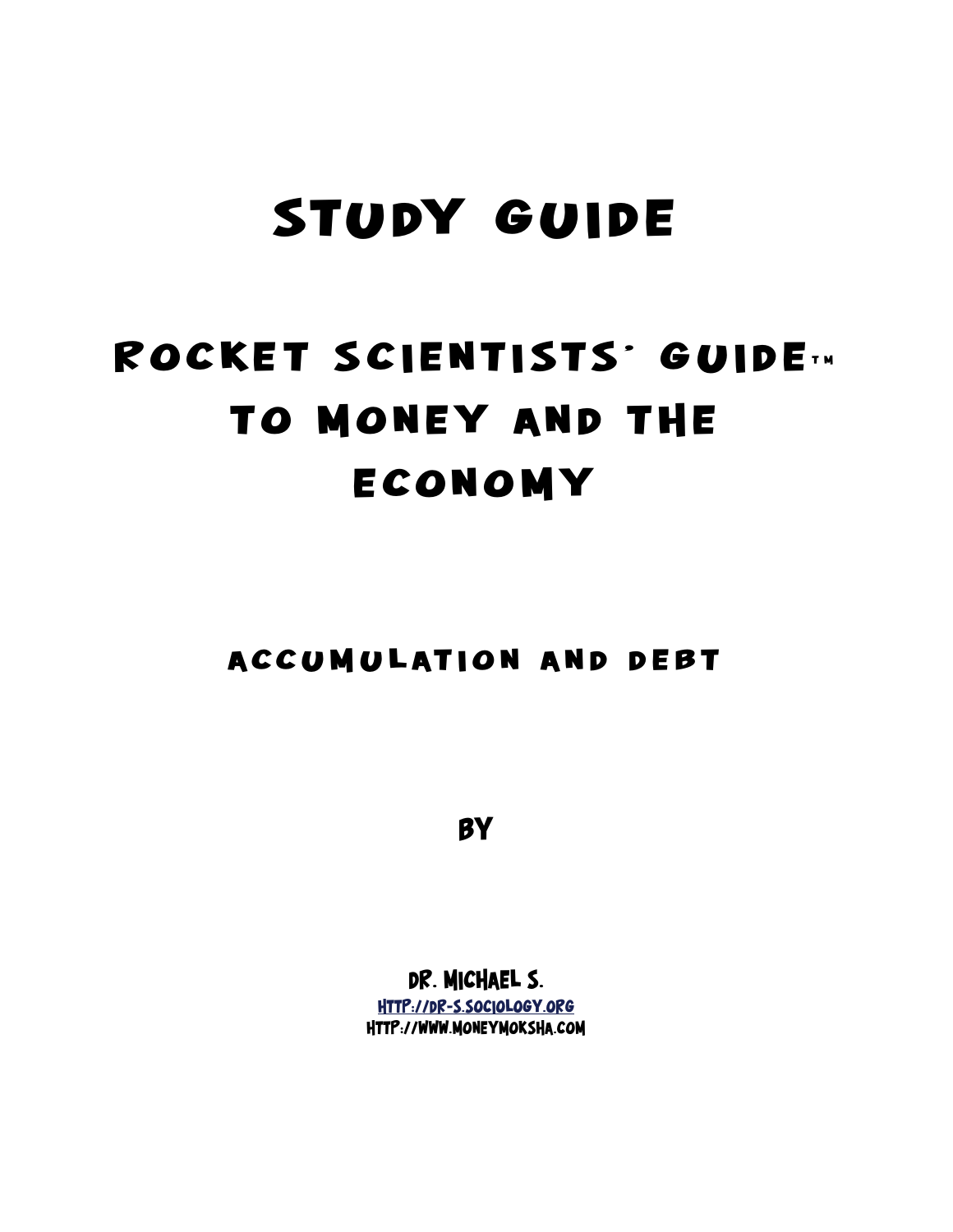### **Lightning Path Press**

St Albert, Alberta. Canada http://press.thelightningpath.com

©2016 Lightning Path Press.

This project/resource was funded by the Alberta Open Educational Resources (ABOER) Initiative, which is made possible through an investment from the Alberta Government.

This work is copyright under the Creative Commons no commercial reuse. You may use, reuse, and remix this content in any way you please, but you may not exploit for commercial purposes.

For commercial reuse, please contact mikes@athabascau.ca.

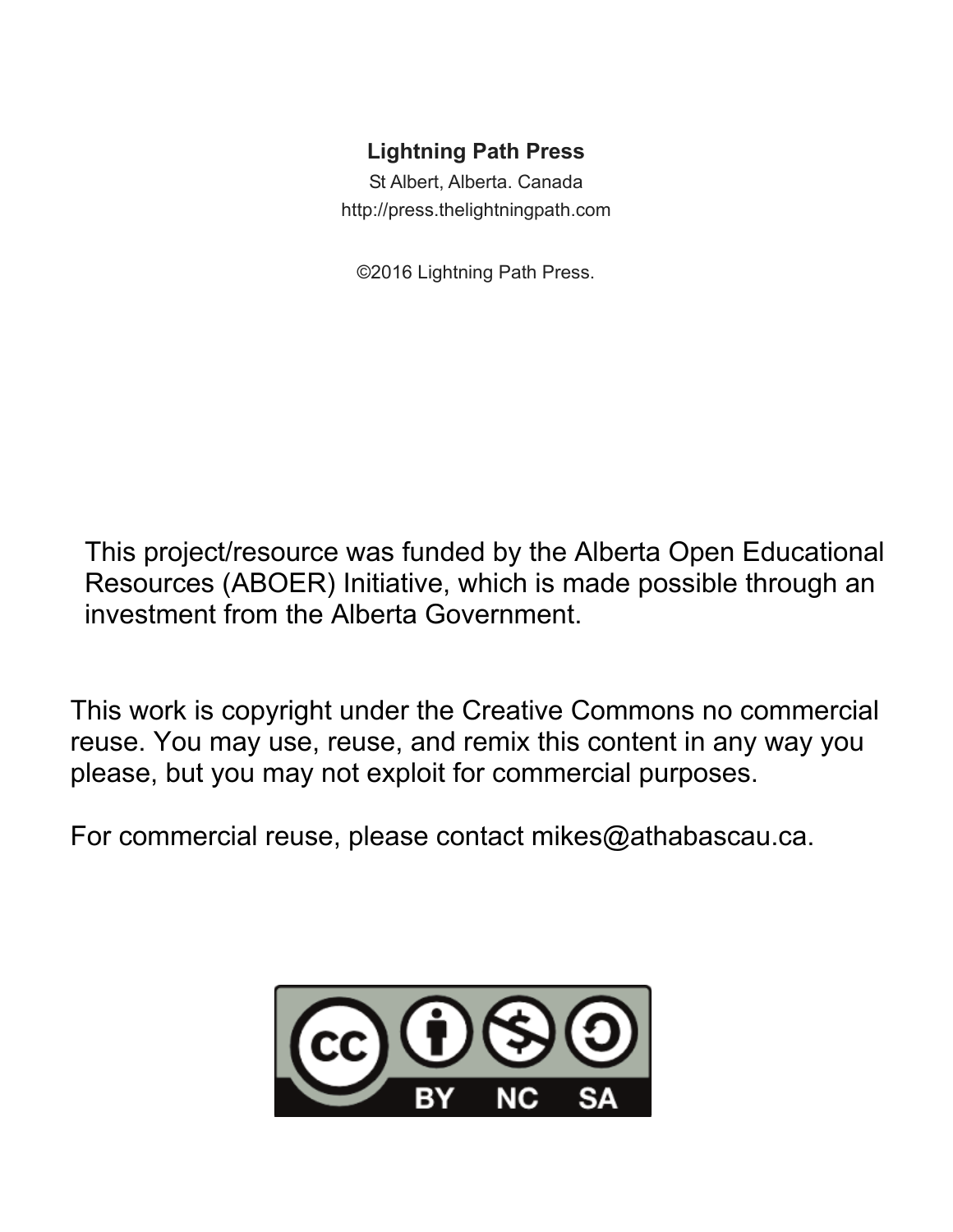# **Preface**

This booklet is the student study guide for the book *Rocket Scientists' Guide to Money and the Economy* and the accompanying animation *Money Moksha.* This booklet is provided free of charge to students to help a) deepen their understanding of the concepts and ideas presented, b) prepare for class work, and c) study for exams. The booklet provides a chapter summary, key points, key concepts, and study questions. There is also a **Classroom Focus** section that you can use to support group work, and to help more advanced classes dive deeper into some of the concepts and issues raised in the book.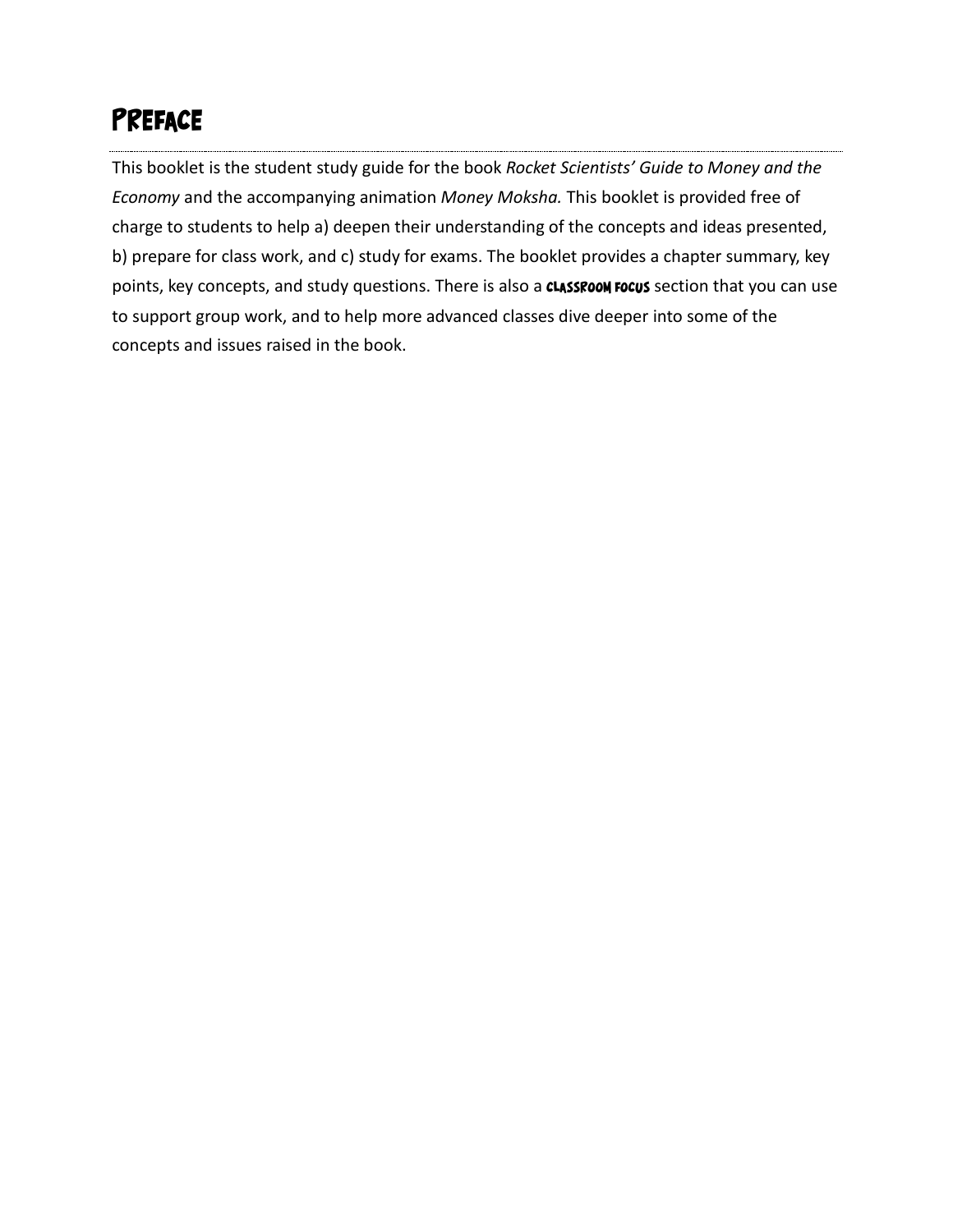## **Introduction**

The *Rocket Scientists' Guide to Money and the Economy* is a deceptively simple yet deeply sophisticated expose of the nature and function of **The System.** The book starts with the basics, i.e. "What is Money" and "What is an economy" and dives deep into the structure and function of said System. The books looks at the problems with the money, ideology, education, the corruption of the market (through mechanism that inflate demand, or create demand where it is not), the corruption of the workplace, obstacles and resistance and so on. There is a particular focus on the ecological, social, and psychological costs of "unfettered accumulation," which is the unregulated accumulation of money that is allowed to occur when money is mystified and misunderstood.

As a student there is a lot you will learn from this book, but you will have to do some work. Although all the information you need to completely understand any economic system on the planet is contained in the book, the information is buried in a narrative, a story. If you want to get the most benefit out of the book you'll have to study and focus, but not on everything the first time. Follow the lead of your teacher. She or he may highlight certain aspects of the information suitable for your educational level and appropriate for your course. And of course, don't be afraid to ask questions. Taking an active stance and asking questions is the best way to learn.

This study is broken down into sections. Following a brief summary of the significance and main message of the book, each section of the book is summarized. You can benefit the most from your study by reading each section in the study guide before you read the associated section in the book. Doing so will prime your mind to recognize and understand key concepts and ideas in the text.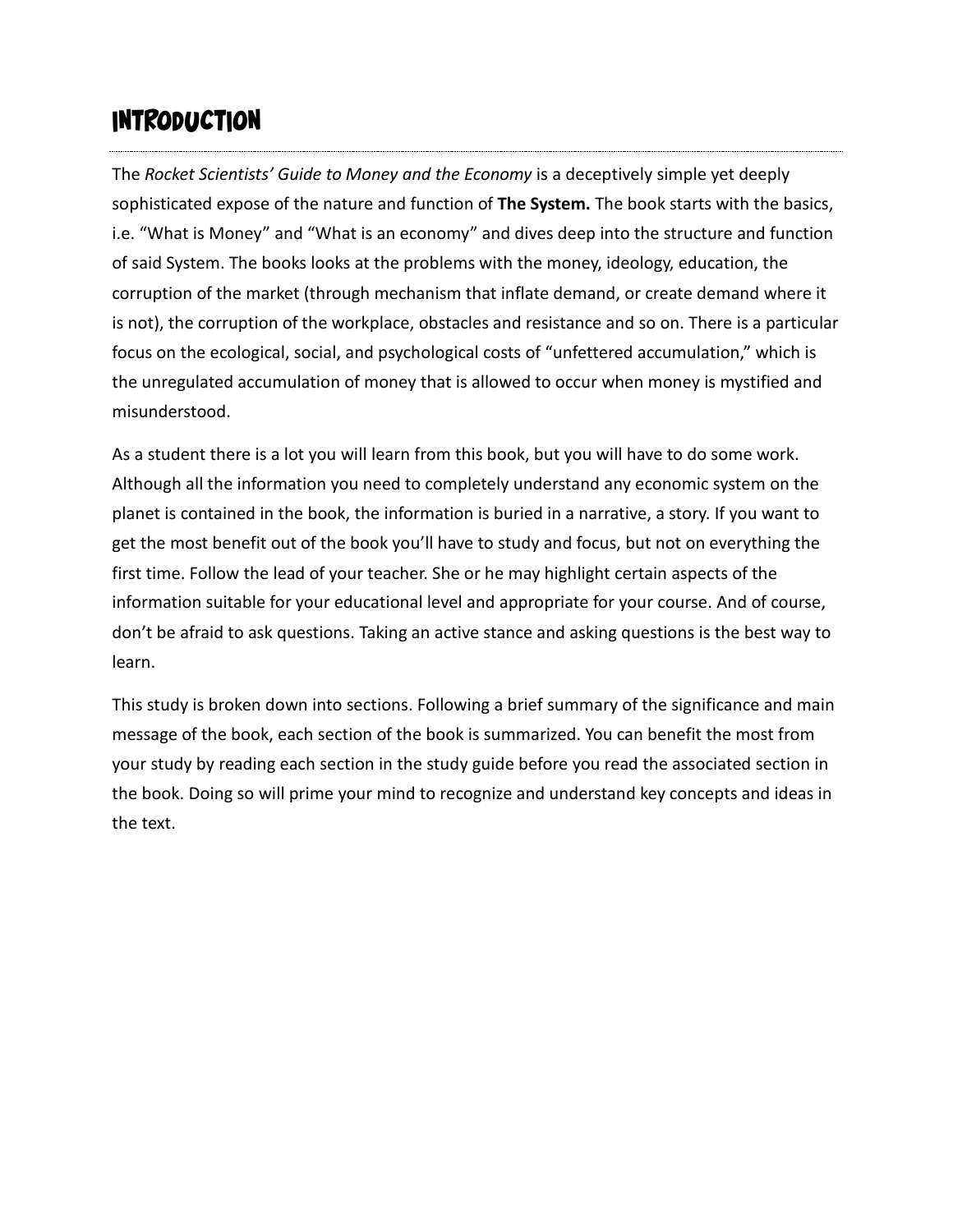# **Book Summary**

The main message of the book is that money is human labor. Money is the abstraction of labor into an easy-to-trade, easy-to-accumulate, commodity. As such money is a significant and powerful improvement over barter. Money has allowed the creation of our modern, developed world by providing an easy way to exchange our labor with others. However, the easy way in which money can be accumulated, and the ease with which the money can be mystified, has made unfettered accumulation of money in the interests of personal greed and power much too easy. As a result, economic activity is no longer about trading labor, the satisfaction of human needs, or the betterment of the world, but is instead about the full time pursuit of accumulation (i.e. making money/generating profit). The long term consequence of this "corruption" of money is the degradation of human experience, the degradation of the planet, cyclic and painful economic collapse, and perpetual war (just like George Orwell suggested in his book 1984). At the end of the book, solutions are suggested.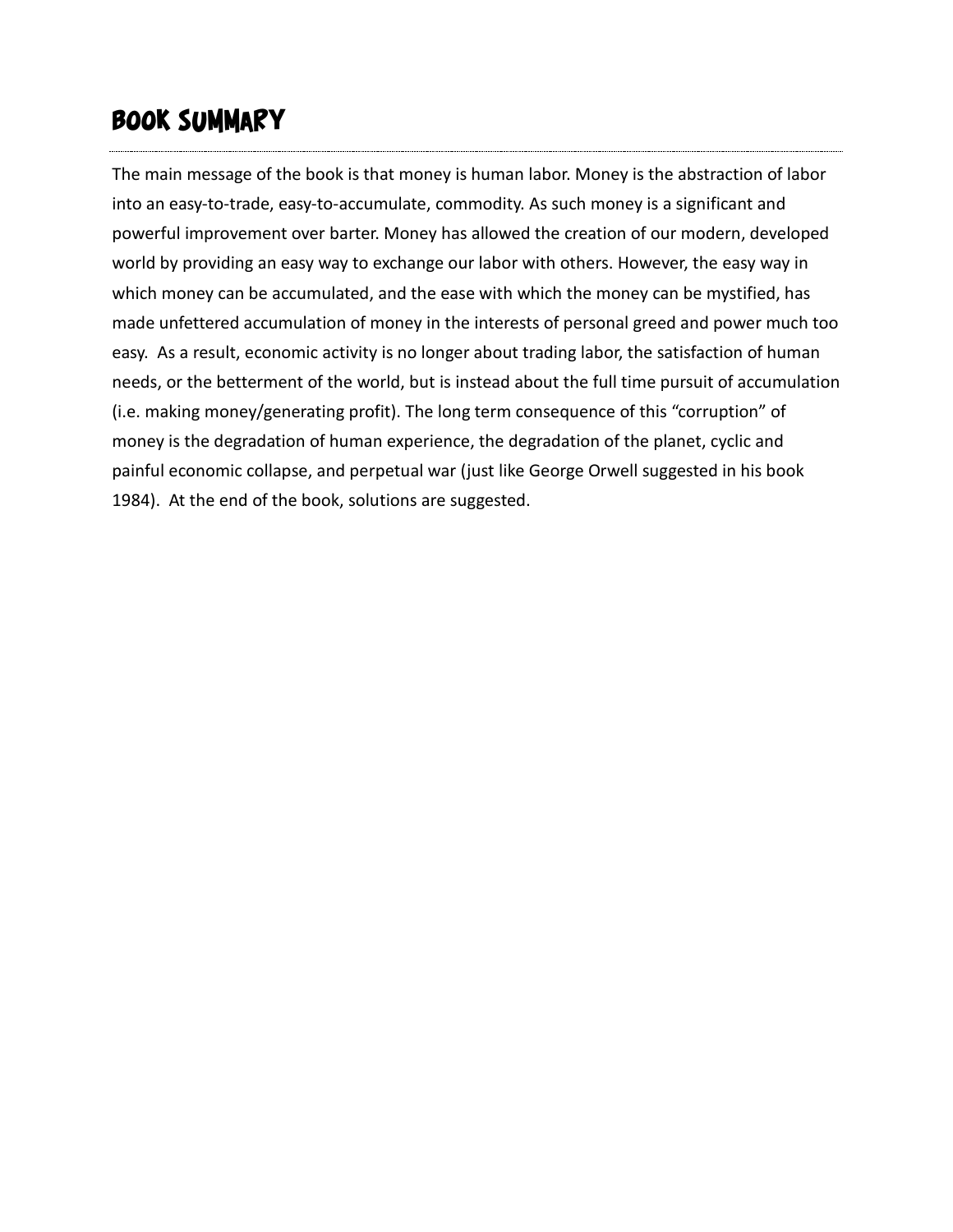### **Summary**

The first section of this book reveals the nature of money. As you will clearly see, money is labor power. That is, money is abstracted labor. Money is a solution to the problem of inefficient economic exchange. In order for economies to operate, labor must be exchanged. In traditional systems of exchange, i.e. barter systems, a loaf of bread may be exchanged for an hour of home building labor. *Traditional methods of exchange are concrete (products and labor are exchanged for products and labor) and thus extremely inefficient*. Money solves the problems associated with concrete exchange by allowing for the abstraction of labor.

As the book notes, money, has no intrinsic value; nevertheless money is manifested as a container for labor. With money, exchange is no longer concrete but abstract. Instead of exchanging a loaf of bread for a dozen eggs, now a loaf is exchanged for a certain amount of labor, abstracted and stored in money. *Money, as abstracted labor, lubricates economic exchange making complex modern economies and massive development projects possible*. However, money also facilitates the efficient accumulation and storage of labor leading, as we see in the rest of the book, to massive system-dysfunction and, inevitably, war, death, and destruction.

### **Key Points**

- Money is labor / Money = Labor Time / **Money = Abstracted Labor Time**
- The Economy = Labor Exchange
- Money is inherently social. Economic exchange is fundamentally social! We enter into economic arrangements to trade our skills with others. The social character of economic exchange is obscured/mystified when labor is abstracted into money. The social function of exchange is erased when accumulation of labor/money/power becomes the sole goal of economic activity.
- Money replaces barter as the dominant method of exchange in modern, capitalist economies. Money is much more efficient than barter because money *abstracts* labor.
- Money has no intrinsic value. The value of money is the result of collective agreement. A thousand-dollar bill is worth a thousand dollars only because everyone agrees it does.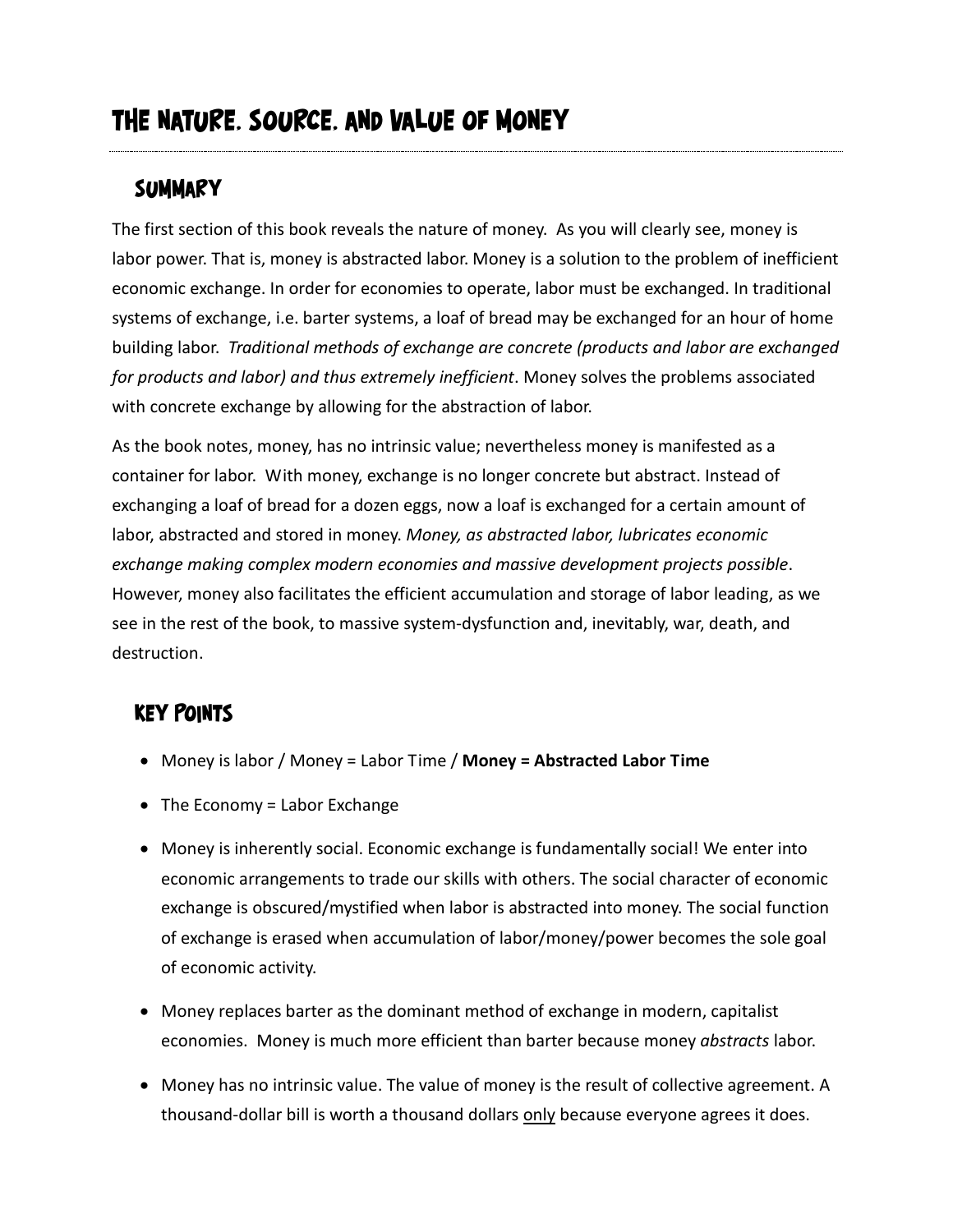- The Labor-Exchange (or just Exchange) value of money is determined by the amount of labor that the "players" agree it will contain.
- Economy = Exchange of Labor
- Capitalist Economy = Exchange of abstracted labor (i.e. Money).
- Money facilitates economic exchange. Money is social. Money is good.
- Money is not evil; but, money can be accumulated. The covetous accumulation and control of labor power is what leads to evil.

### **Key Concepts**

- Money
- Accumulation
- Labor time
- Monetized economy
- Non-monetized economy
- Barter
- Official economy
- Underground economy / black market
- Informal economy
- Abstracted labor power
- The two step creation of money
- Labor Value / Monetary Value
- *Exchange-Value (E) = Labor in Society (T)*

### **Study Questions**

- 1. What is the nature and purpose of money? Why did humanity create money?
- 2. How is the value of money determined?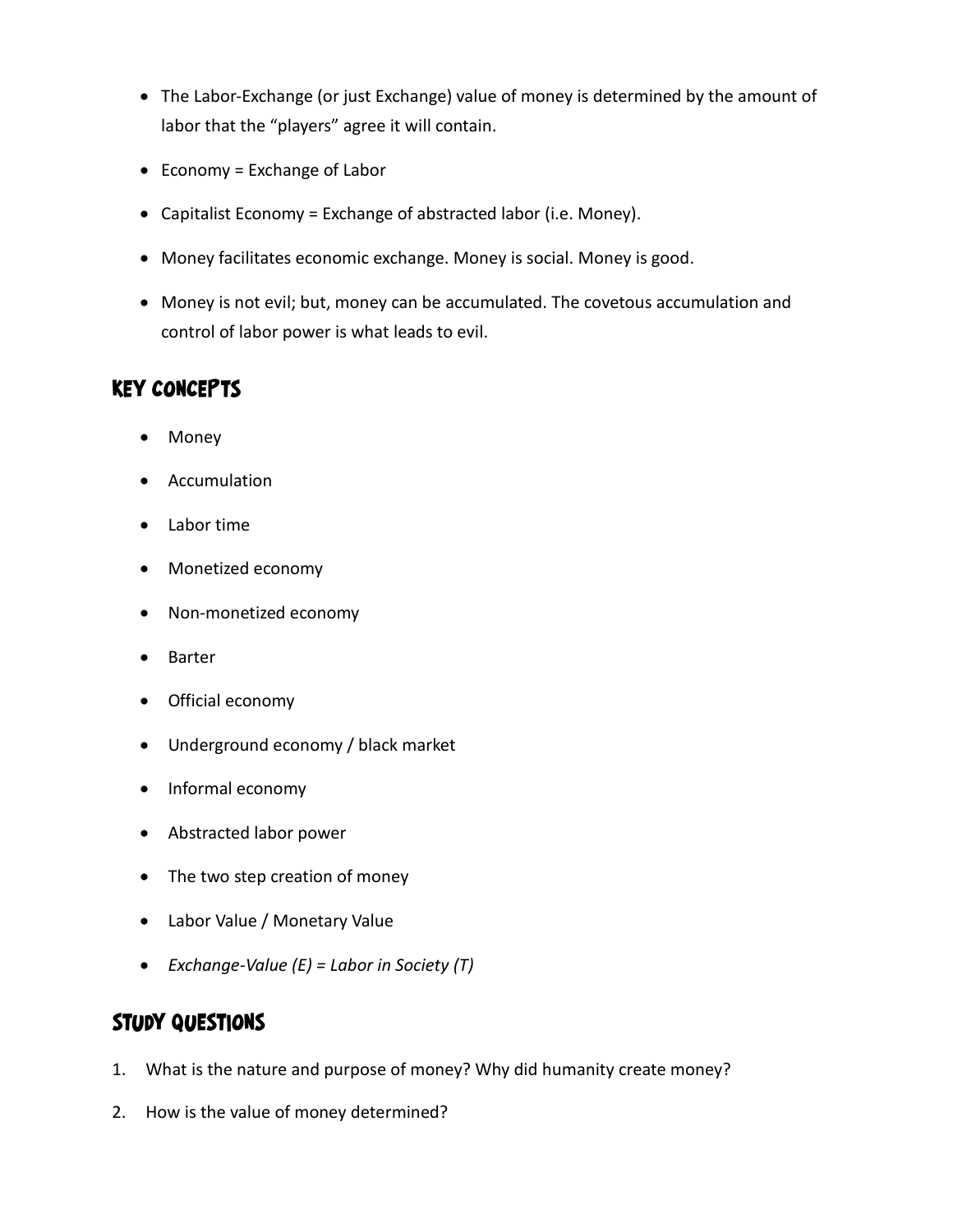- 3. Think about the nature of money and the modern world we live in. Could our modern world exist without money as a means of market exchange and economic lubrication? What does Michael S. mean when he says "Money gives life to the social fabric" mean? Discuss.
- 4. Compare the pros and cons of barter versus a monetary economy in terms of flexibility and ease of use. What forms of economic exchange do you use (money, bartering of services, trade). Why is money the most efficient form of economic exchange?

### **Classroom Focus**

**What is Money**: Research a definition of money. Look in your library, look online, look in an economics textbook if you happen to have one lying around. If your teacher lets you, survey your parents and friends. Ask them the question, "What is money." Collect their answers and compare them to what you have learned in this unit. What do you think of the answers you received? Do people have a good understanding of what money is? Write their answers down and give them to your teacher so she or he can share with the class.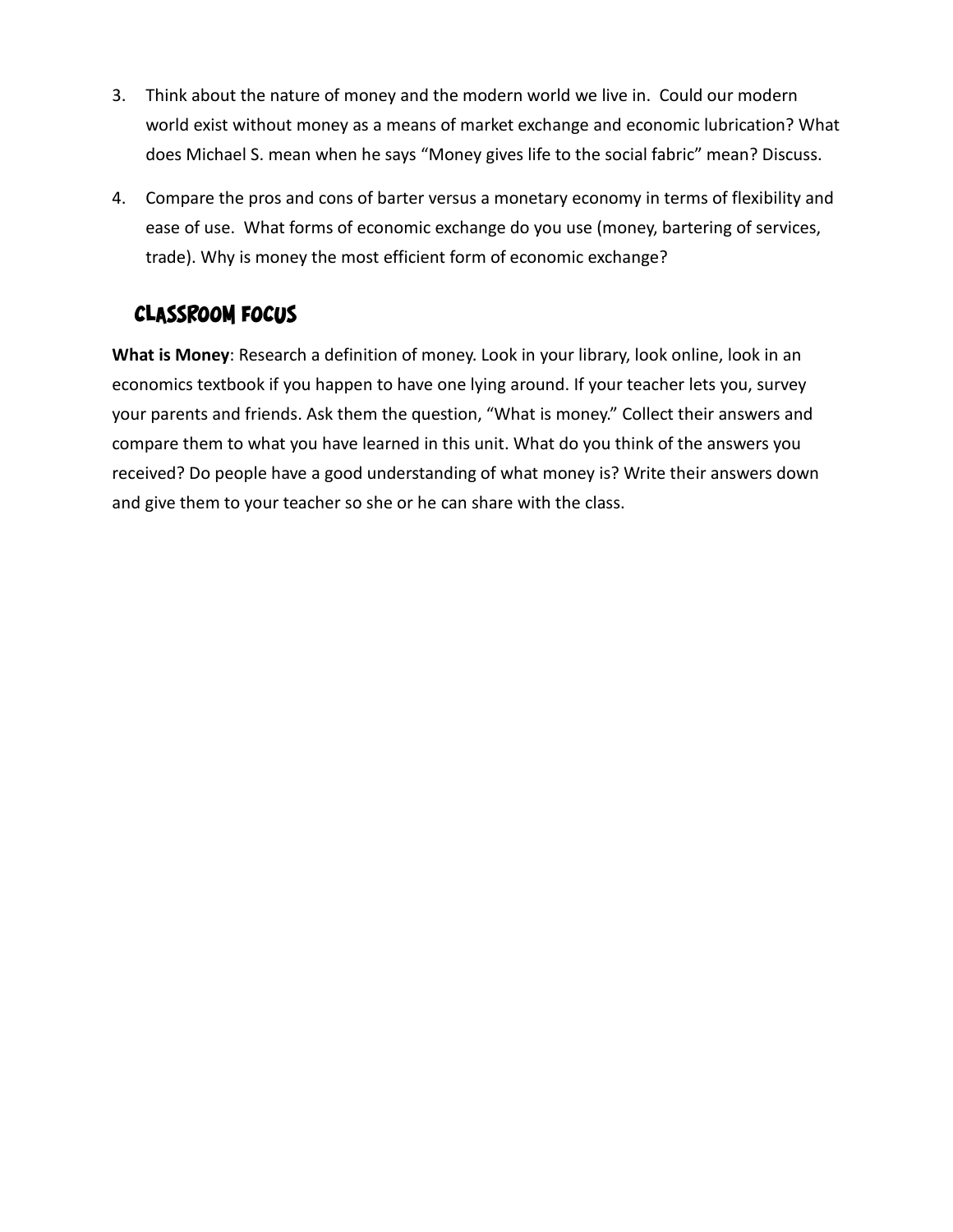### **Summary**

With labor abstracted into money, efficient trade *and* efficient accumulation begins. In a monetized economy, a single individual is able to easily accumulate the labor of others. In an unregulated economy, there is massive incentive to accumulate and store labor because stored labor represents *power* over the world. An individual with one billion accumulated labor units (dollars, rands, pesos, etc.) can command 1 billion units worth of labor power. These units can be used to either purchase employees labor time or purchase commodities/products. The benefits of accumulating labor are obvious: power and privilege. Those with a "head start" in the accumulation process use their "power" to create legal, economic, political, ideological, psychological, and sociological conditions that facilitate their accumulation. Social class is born when those in the higher social classes having access to increasing amounts of accumulated labor, which they can use to further enhance their position, while those in the lower classes begin to suffer from inability to exchange.

### **Key Points**

- In a barter economy, there is a built in limit on how much an individual can accumulate. Money, which is abstracted labour, is extremely easy to accumulate and this causes problems.
- Accumulated money gives power to command the labor of another. The ability to command labor gives power. Power is seductive. Once people get a taste of the power and privilege that comes from accumulation of money, accumulation and not socially rooted economic exchange, becomes the driving force of the economy. A little bit of power leads to the lust and desire for more.
- Power leads to inequality and the instantiation of social class. Social class is the difference between those with power, and those without. Social class divides those at the top of the hill from those at the bottom (and later, those in the middle0.
- People with power use that power to create political, economic, and social conditions/institutions that support increased accumulation of power (i.e. they create **The System**). This includes the creation of instruments of ideological, political, and economic control (metaphorically referred to as "The Institute"). Social class is instantiated and life becomes a obfuscatory shell game where the simple truth of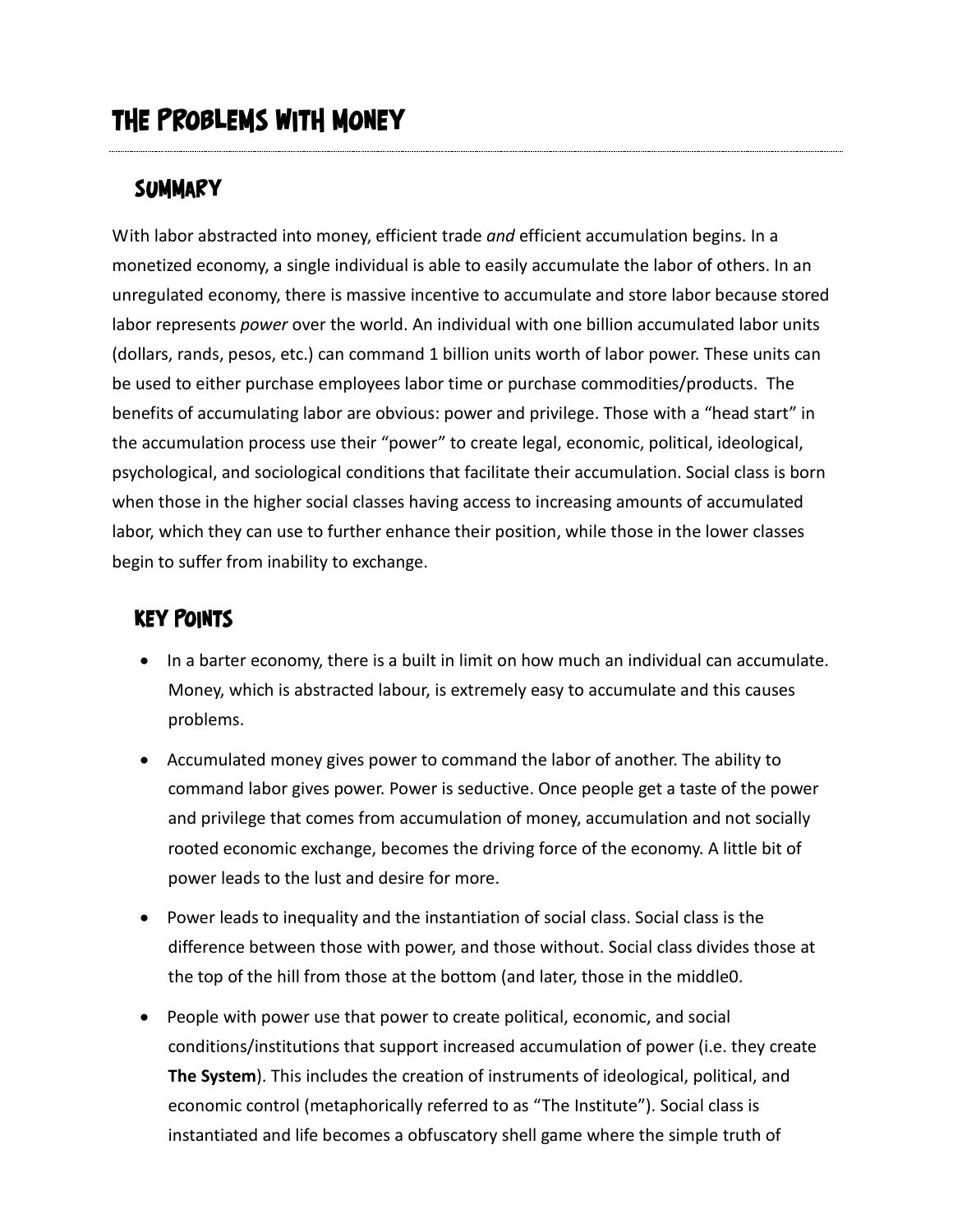money, accumulation, and power become obscured behind full time misdirection.

• The real secret to richness and wealth is the unfair accumulation of the labor of others.

#### **Key Concepts**

- Accumulation
- Power
- Profit
- Monetized Economy
- Baker's Story
- Social Class
- Private party
- The Institute of Fiduciary Responsibility (The Institute).
- EPMO
- The Report.
- The real secret.

### **Study Questions**

- 1. Why is the easy accumulation of money a problem? How does accumulation of money lead to power? What do people with power generally do with that power (i.e. create "institutes, obfuscate the meaning of money, etc.)? Discuss.
- 2. What happens when people "at the bottom of the hill" start to catch on? What are some of the ways that those "at the top" divert, dispel, dismiss, and demolish awareness and dissent?
- 3. What does Dr. Mike's metaphor of "The Institute" represent? Is the institute a single thing (like education) or does it include Hollywood, the media, and what else? Who works in The Institute?

### **Classroom Focus**

**Why are people poor:** Why are some people rich and some people poor? If your teacher lets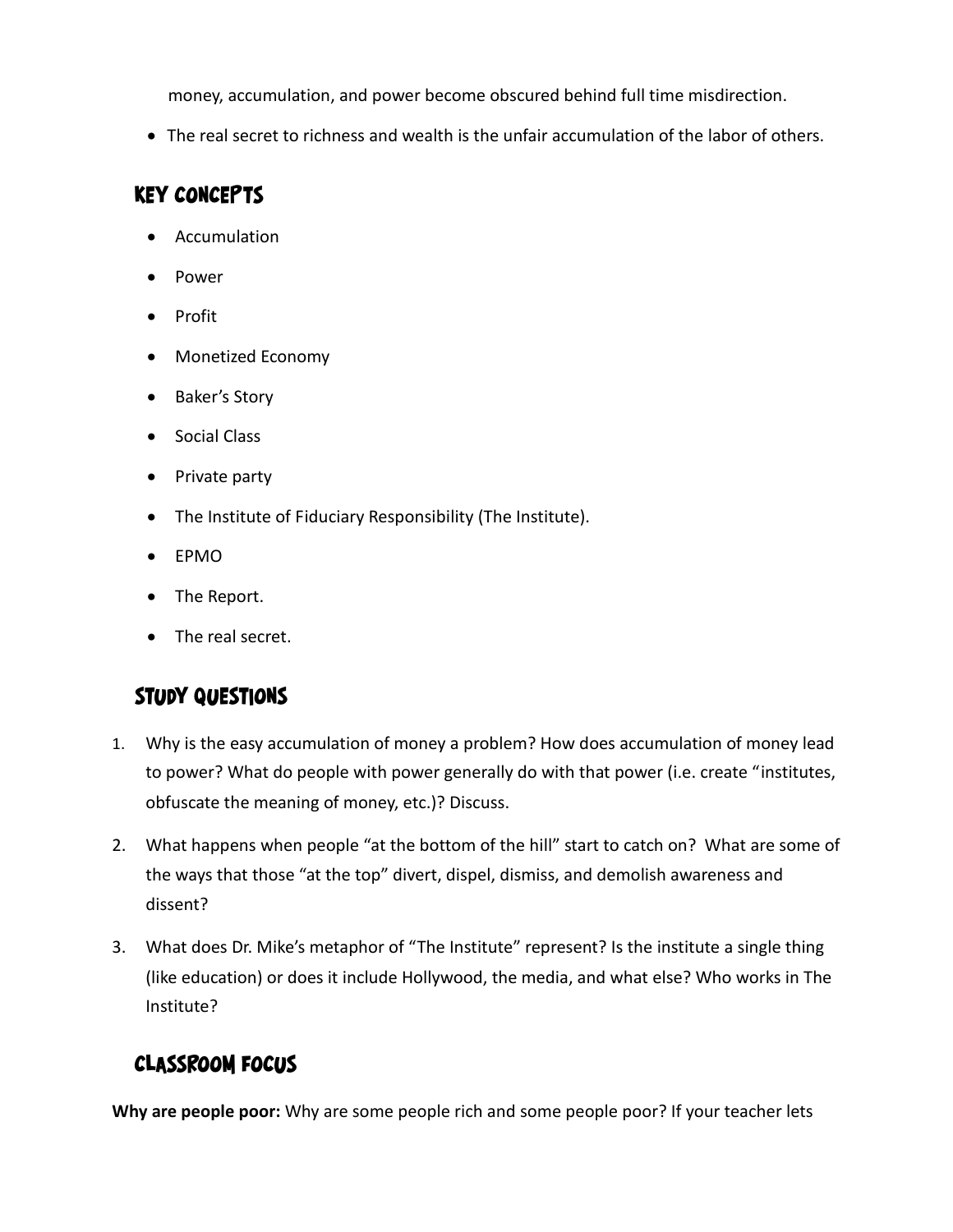you, ask your friends and family this question. What sorts of answers do you get from them? Why do you think they answer in the way that they do? Collect their answers and compare them to what you have learned in this unit. What do you think of the answers you received? Do people have a good understanding of what causes poverty? Write their answers down and give them to your teacher so she or he can share with the class

**The Gold Standard:** The value of money that should circulate in an economy was once determined by the *gold standard.* The gold standard occurs in a monetary system in which the total value of money in an economy is based on the amount of gold that a country has. Almost all countries have abandoned the gold standard now. Why? Because money represents labour and there simply isn't enough gold in the world to represent all the labour that goes on, and there never will be.

Research the gold standard. What do online resources say about it? Why was it created? Why was it abandoned? When did Canada and the U.S. abandon the gold standard? Given what you know about the value of money as abstracted labour, do the explanations you find online make any sense at all? Discuss.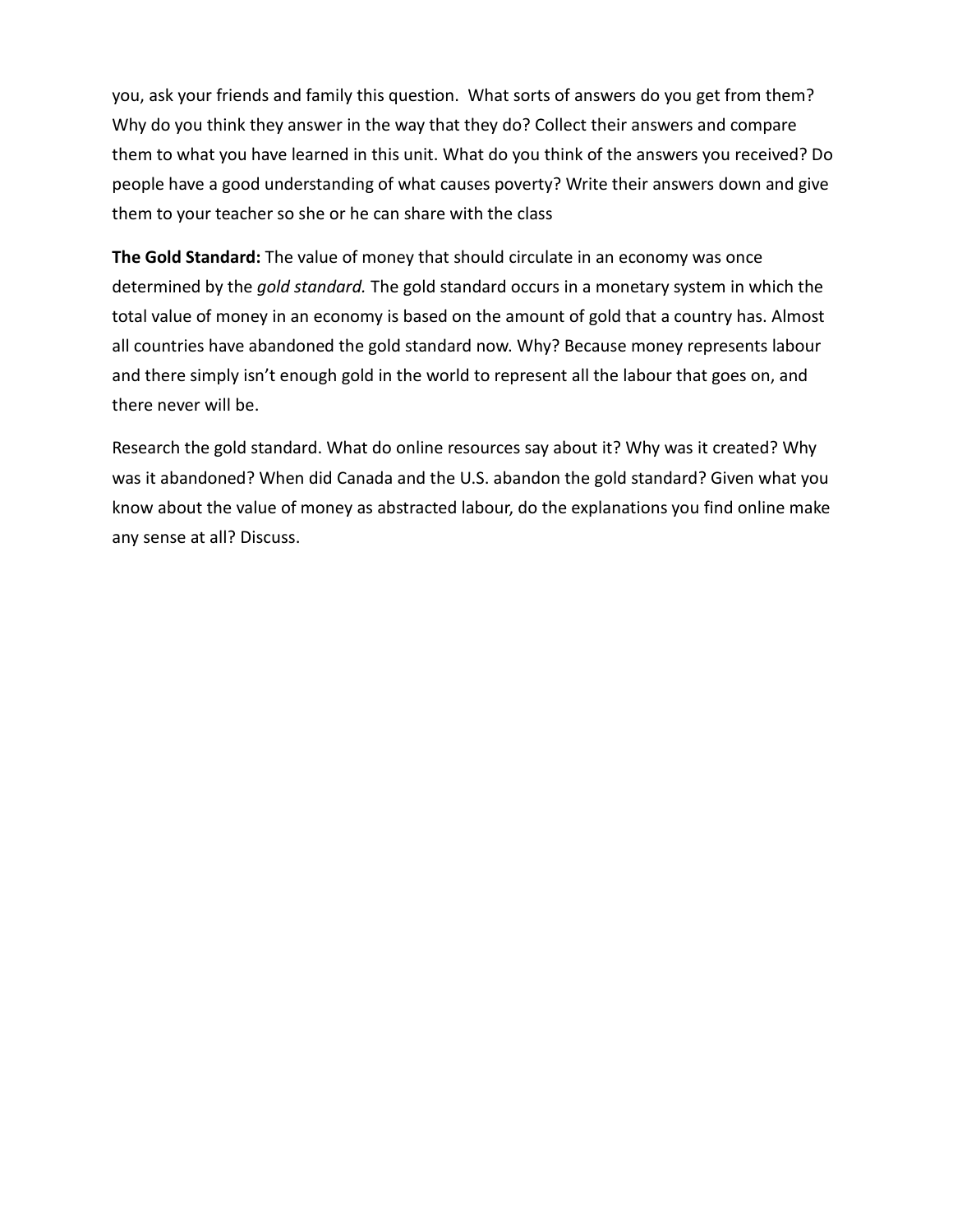# **The Fall**

### **Summary**

Accumulation leads to the emergence of class society. Increasingly stark divisions between those at the top and those at the bottom lead to increase agitation and anger. In order to supress and divert anxiety, anger, and resentment, the people in charge develop excuses and justification. They say "it was always like this" or "God wants it this way" or "it is part of the evolutionary plan." In addition to excuses, obfuscatory discourse and confusing explanations are seeded that are designed to mystify and confuse people about what is really going on. Most, but not all, fall victim or succumb. Those that don't become "agitators" or protestors. In order to control the agitators, the people at the top coopt them into a well paid intelligentsia. The intelligentsia are indoctrinated into the belief systems of the upper classes and go on to support, for the most part, whatever system of accumulation they find themselves in.

### **Key Points**

- The longer accumulation continues, the more unequal things become. Thus, accumulation necessarily leads to dissatisfaction and discontent.
- Discontent must be managed less the people's agitation ascend to violence, as it did during the French Revolution, with disastrous consequences for the elites. Something must be done.
- Those who benefit from regimes of accumulation work hard to justify and excuse, obfuscate and obscure, the "real secret" to their prosperity. Excuses are made and institutions set up that support The System in some fashion. The net result is the obfuscation of accumulation regimes and the creation of a "middle class" of intelligentsia whose primary task is to support The System by confusing the issue.
- Since the elites don't want to bear the full cost of the middle classes and the institutions that support The System, taxation helps pay for the additional roles.

### **Key Concepts**

- Accumulation
- Power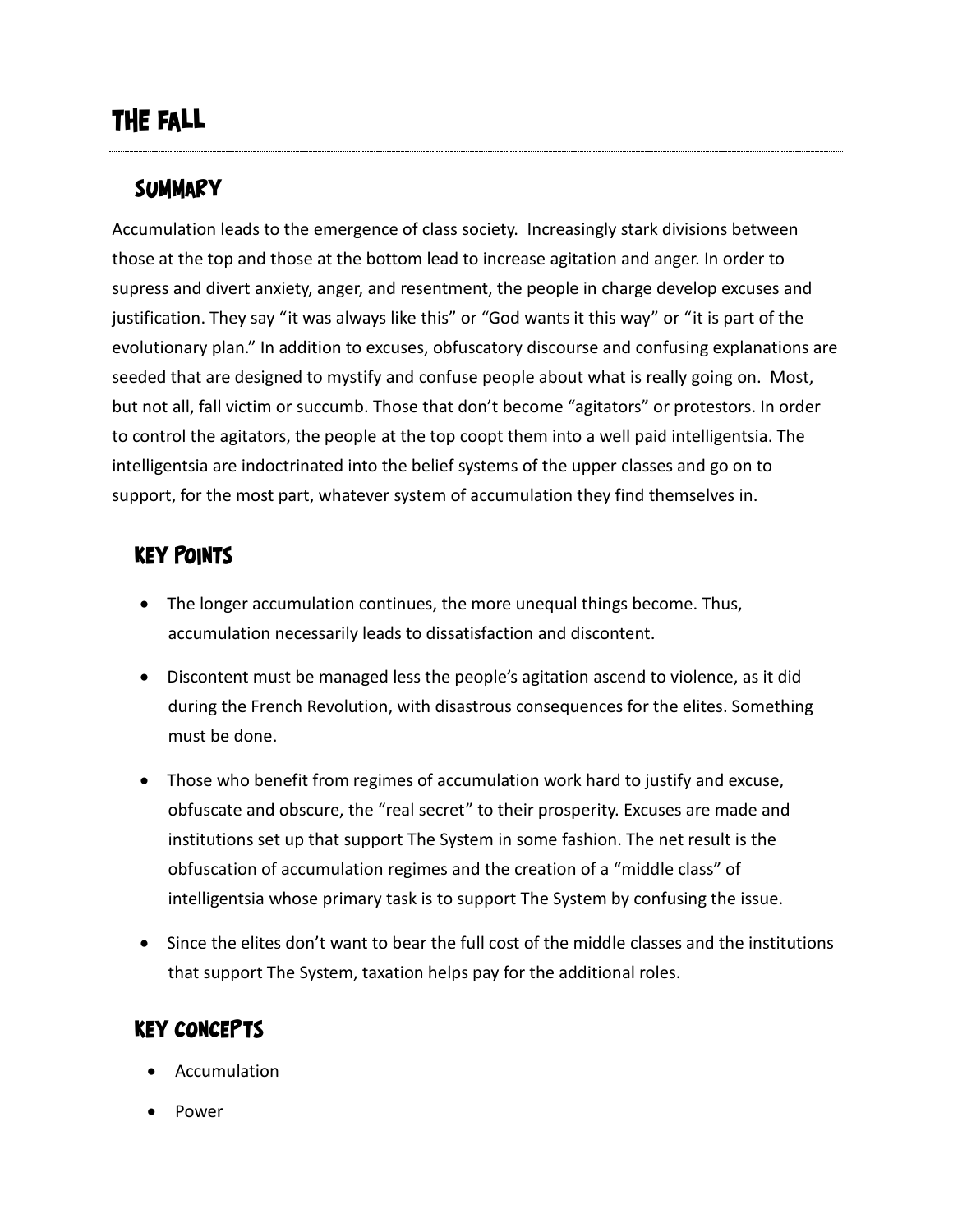- Indoctrination
- Social Class.
- Private party
- The Institute
- The Report
- Intelligentsia
- Co-optation
- Taxation
- The Institute
- The Report
- The real secret
- EPMO

- What is co-optation? How does co-optation solve the problems of anger and resentment that are associated with large scale accumulation of labor power?
- How might psychology, history, economics, and even philosophy be implicated in System maintenance and support? This is a big and complicated question, so ask your teacher for help.
- What is social class? What are the different social classes? What is your social class? Check out what Wikipedia has to say about it https://en.wikipedia.org/wiki/Social class.

### **Classroom Focus**

**Contradictory Positions or "Let he who is without sin cast the first stone"**: This unit gives man people a bad rap, but it shouldn't because we all live in contradictory positions. We do not support The System and we are critical of its outcomes and consequences, but at the same time we live in it and support it in various ways. It is not a black and white issue and humans are not, despite what some might say, a black and white species. Nobody wakes up and says "Today I give into the dark side." We are all human beings and we all do what we think is right. **Brainstorm the contradictions.** Who do you know that lives a "contradictory" life? Although this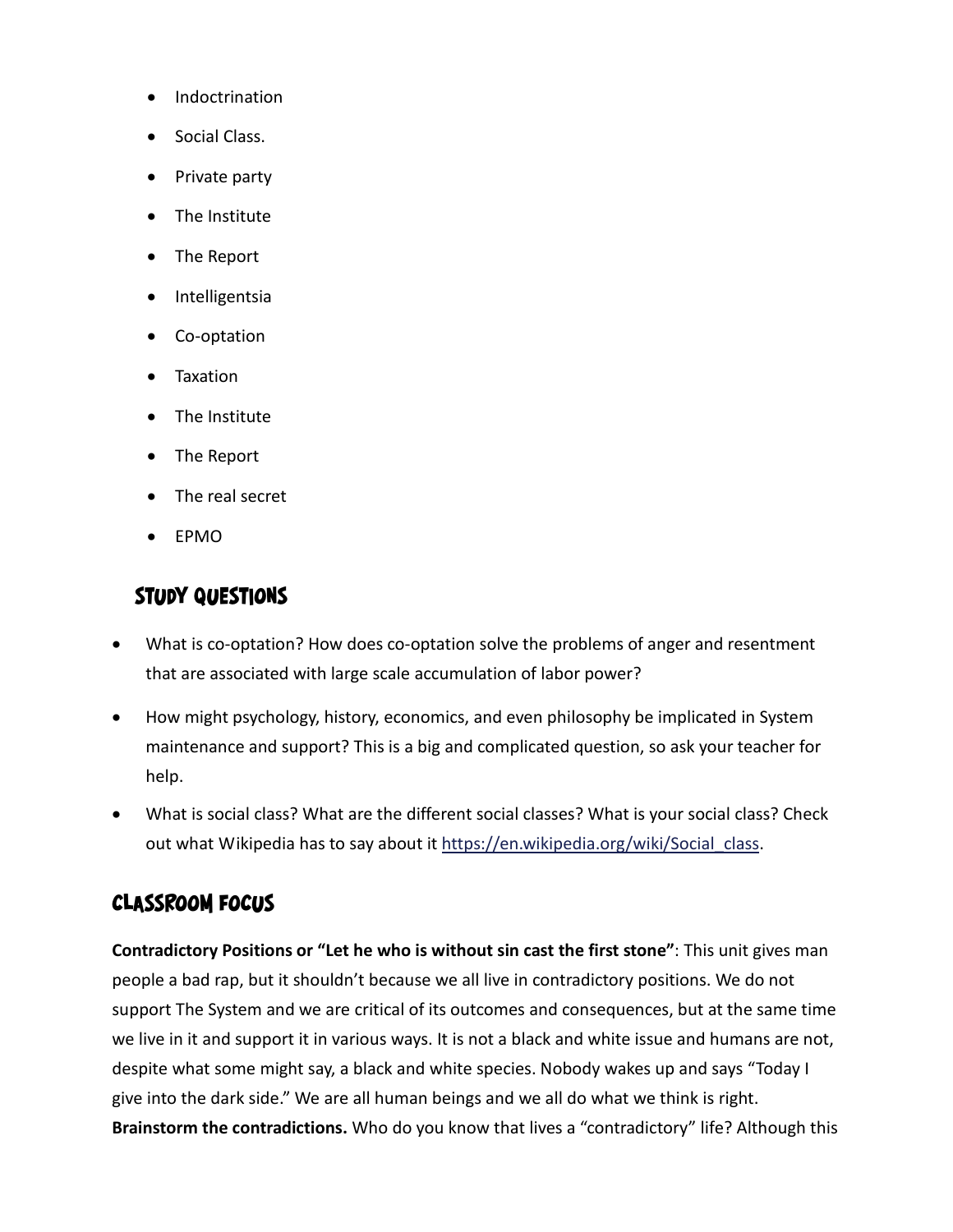is not discussed in the text, what can you see are some of the emotional/psychological consequences of this contradictory position?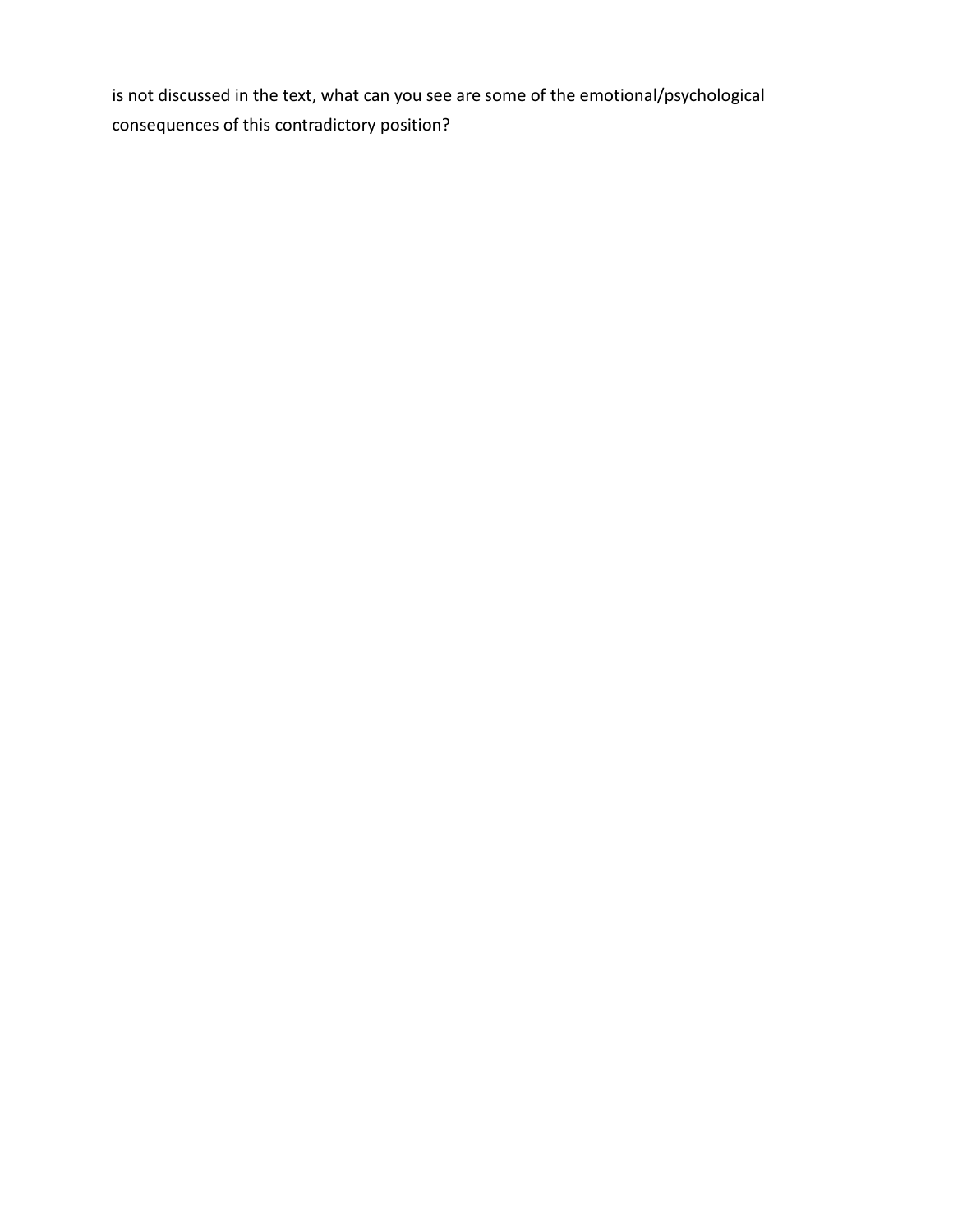# **Progress**

### **Summary**

Initial accumulation leads to imbalances of wealth and power. Wealth and power are drugs that few are capable of resisting. In order to get more, efforts are turned to increasing the efficiency of labor-accumulation. Various strategies are devised to increase the intensity of accumulation. The book identifies only a few. Products are differentiated; planned obsolescence is introduced; psychologically and emotionally manipulative marketing practice develop. Labor costs are driven down through the use of sweatshops; barter is eliminated through globalization; etc. The efforts are extremely successful. Increasingly efficient labor-accumulation is leads to a further concentration of wealth and power.

### **Key Points**

- With The *Institute* in full operation, and the masses appropriately sedated, the PTB turn their full attention to increasing the rate at which they may accumulate labor.
- The word "progress" becomes the ideological banner around which greedy excess is justified. Mass marketing, psychological manipulation, legal action, and other strategies make those at the top of the pyramid incredibly wealth.
- Global accumulation moves full steam ahead. Accumulation becomes so efficient that even the storage of money becomes a problem. Various creative ways to contain accumulated money are devised.
- Global accumulation accelerates until the inherent contradictions in the system bring the system to the brink of collapse.

### **Key Concepts**

- Progress.
- Product Differentiation.
- Planned Obsolescence
- Precious Stones and Metals Cartel / Banks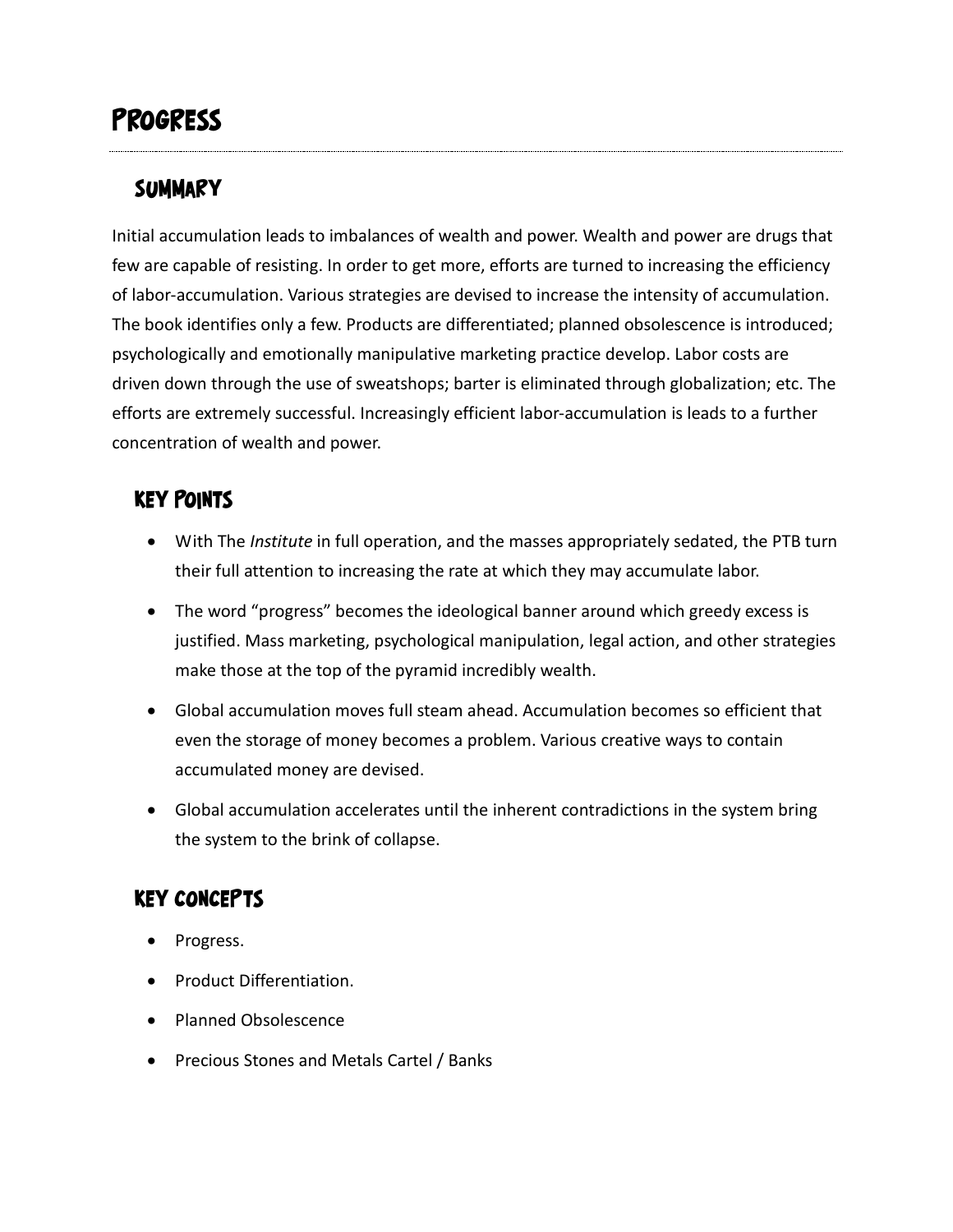- 1. What does it mean to say that "progress" is the ideological banner of unfettered accumulation? Discuss with examples from your own thinking.
- 2. What are some of the techniques used to increase the rate of accumulation? Can you think of anything not mentioned in the text?
- 3. Although the text does not mention the social, psychological, emotional, or environmental costs of unfettered accumulation in this chapter, speculate. What do you think are some of the costs to families, to relationships, to the environment, to the children in developing nations, and so on.

### **Classroom Focus**

**Explore sweatshops**: What are sweatshops? Where on Earth do we find do we find sweatshops? Who works in them? Where do the products made in sweatshops end up. In the context of this chapter/course, what is the purpose of a sweatshop?

**Explore the psychological impact of advertising**, particularly on women. What impact do you think manipulative advertising has on body image, anorexia, depression, and so on.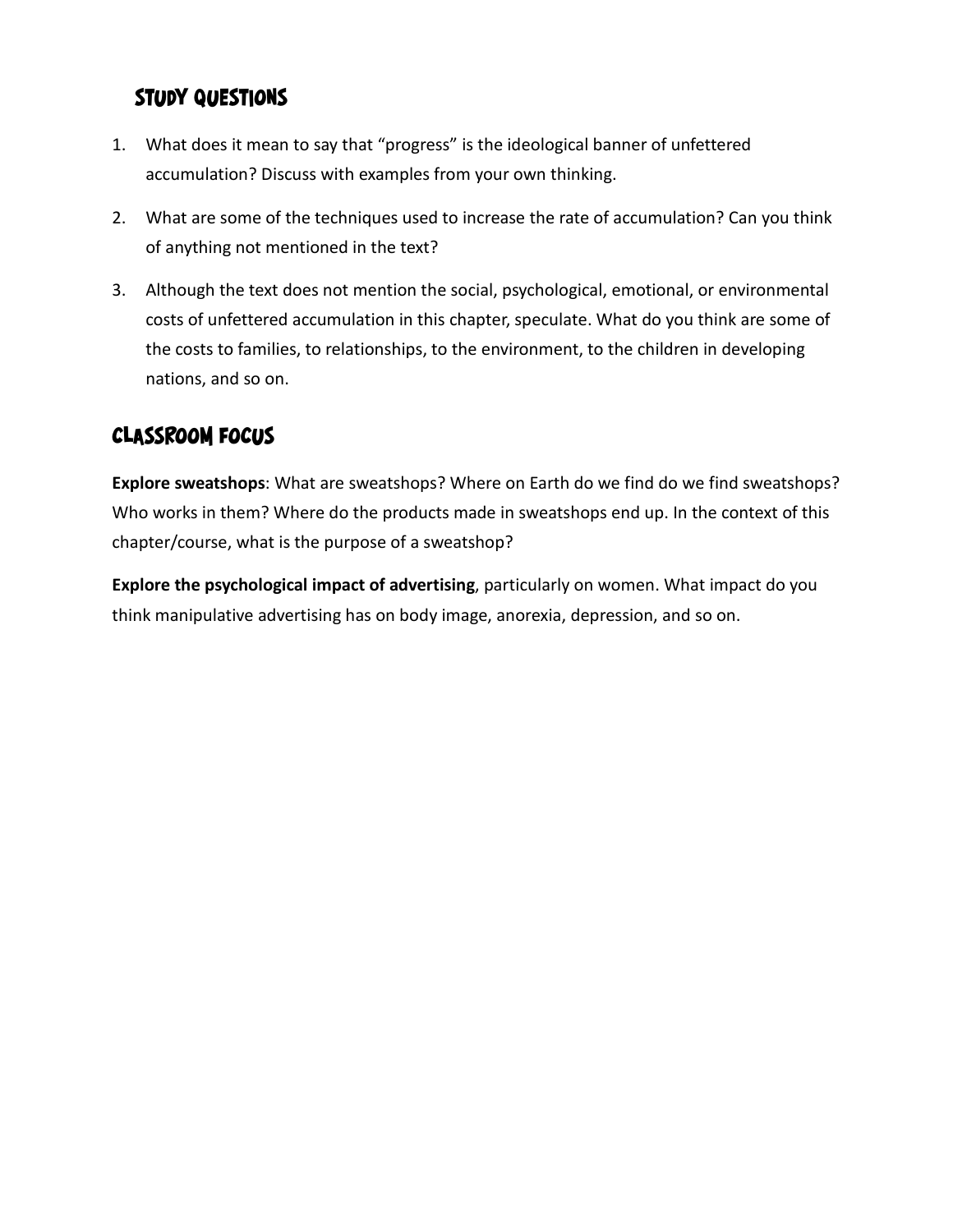# **Crises**

### **Summary**

As labor is accumulated, money is extracted out of the economy. Money, which is the "life blood" of modern economies, gradually becomes scarce. Recession results when there are insufficient funds in the economy to facilitate exchange of all available labor. That is, people want to exchange/work, but there isn't enough money for them to do that. At that point, action must be taken to re-inject money into the economy.

The best solution is to just give the money back into the economy. Doing so would, however, expose the System at its root. In order to avoid "giving away what is rightfully theirs", and in order to avoid tipping their hand about the System and true nature of the economic recession, the Family a) indoctrinates people and b) finds ways to defibrillate the economy.

Initially the Family defibrillates the economy by lending, but lending only exacerbates the problem by entrenching debt. Crises are cyclical and they worsen over time. In order to cope, the family tries manipulating perceptions and expectations (marketing/advertising), deleveraging (i.e. repossession), austerity, and even printing more money and lending at interest. Unfortunately, as we see in the next unit, these injections result in more debt. Economic recessions, which are cyclically inevitable, deepen. Eventually global economic collapse arises and *war* is the only thing that will maintain The System.

### **Key Points**

- Unfettered accumulation of labour leads inevitably to recession and unrest. The only real solution to the unfettered accumulation is to put all the accumulated labor/money back into the economy—to give it all back. The Family doesn't want to do this so they find other ways to prolong accumulation.
- Stop gap solutions that allow the Family to continue to accumulate include the use of force, food banks, and social welfare. In addition, media (Hollywood, news, etc.) is employed to distract, sanitize (perception), and indoctrinate.

### **Key Concepts**

• Unemployment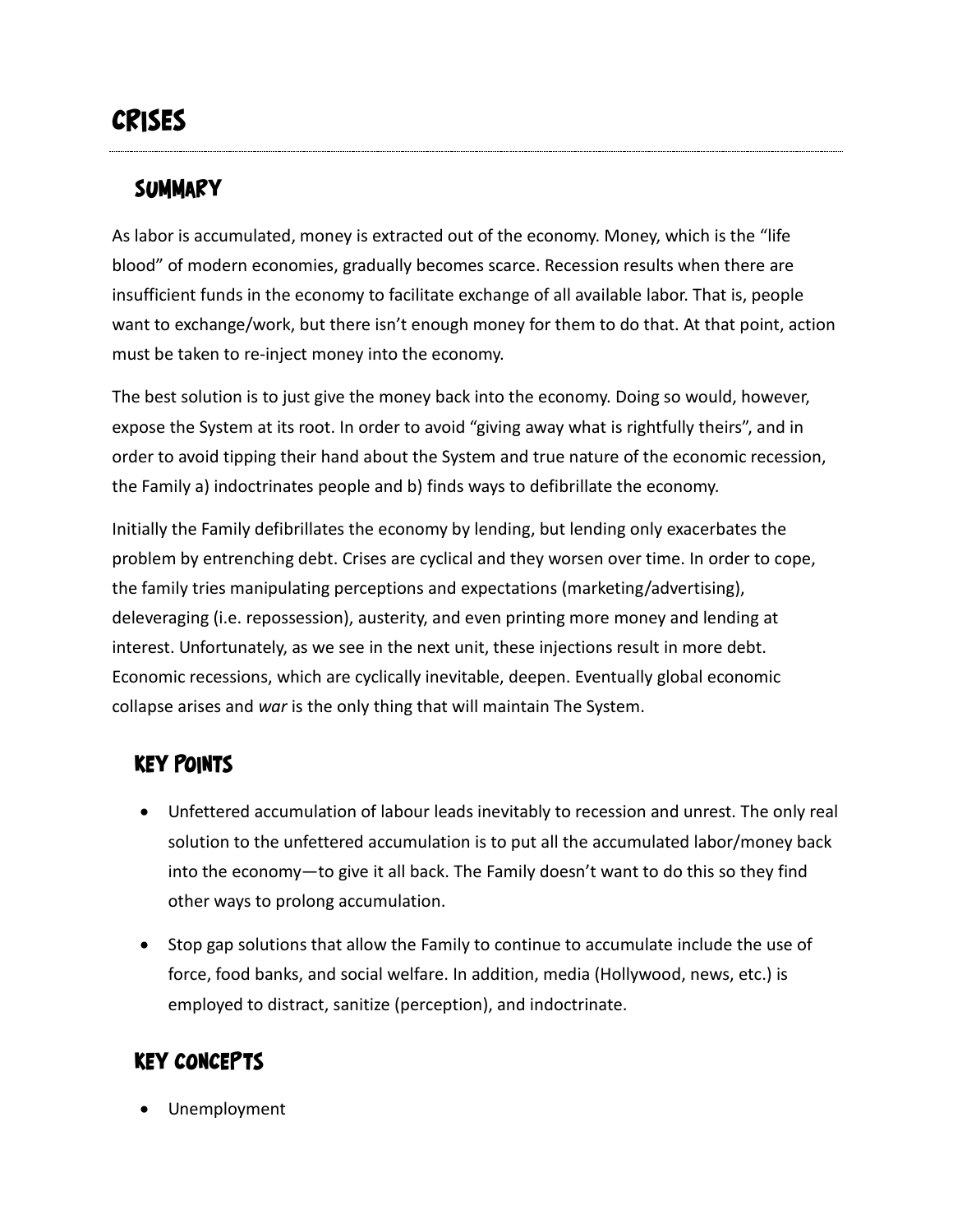- Regime of Accumulation
- Recession
- **Depression**
- Debt
- Confidence
- Deleveraging
- Indoctrination
- Disney Pocahontas
- Lending and Interest
- Austerity measures
- Distraction
- Perception Sanitation
- World Food Program Hunger FAQ

- What is indoctrination? What are the consequences of indoctrination? What does Michael S. mean when he says "*Indoctrination is a powerful mechanism of prolonging accumulation that works by negating the people's suffering and turning it into a good thing*. "
- The National Bureau of Economic Research says "In recent years, ordinary people have had little idea about such things. What they think they know is often wrong. Widespread ignorance and misperceptions of inequality emerge robustly, regardless of the data source, operationalization, and method of measurement. $1$  How have indoctrination and perception sanitation led to this unfortunate economic ignorance? What do you think can be done about this?

<sup>-</sup>1 (Gimpelson & Treisman, 2015) A quick summary is provide (Badger, 2015)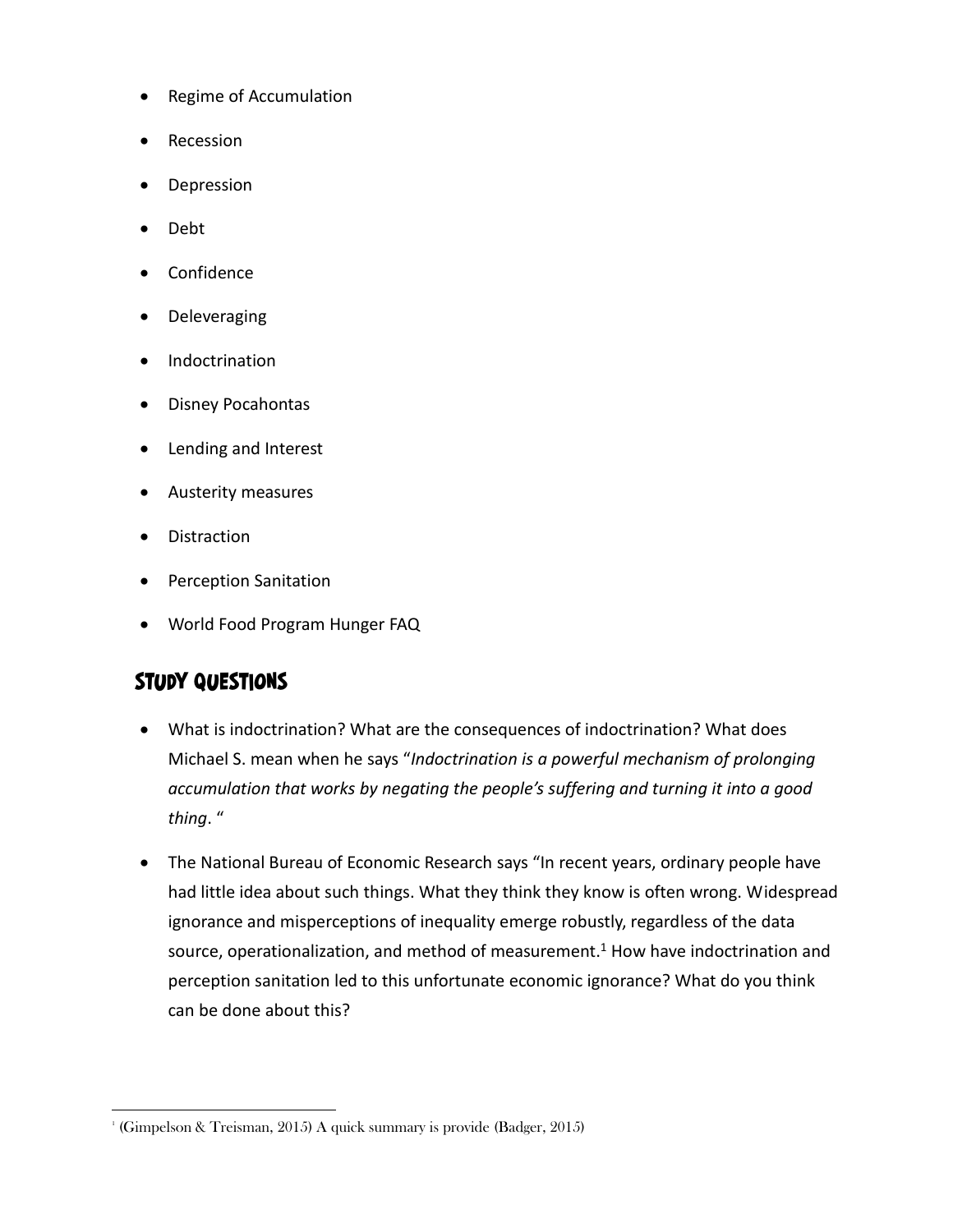### **Classroom Focus**

**What causes an economic recession/depression**: What causes an economic recession? Discuss in your group. Carrying on with the theme of previous class assignments, ask your family and friends what they think causes depression. Compare their answers to this question with the answers provided in this course-let. Are the answers different? In what way? Share your work with your group and then with your teacher.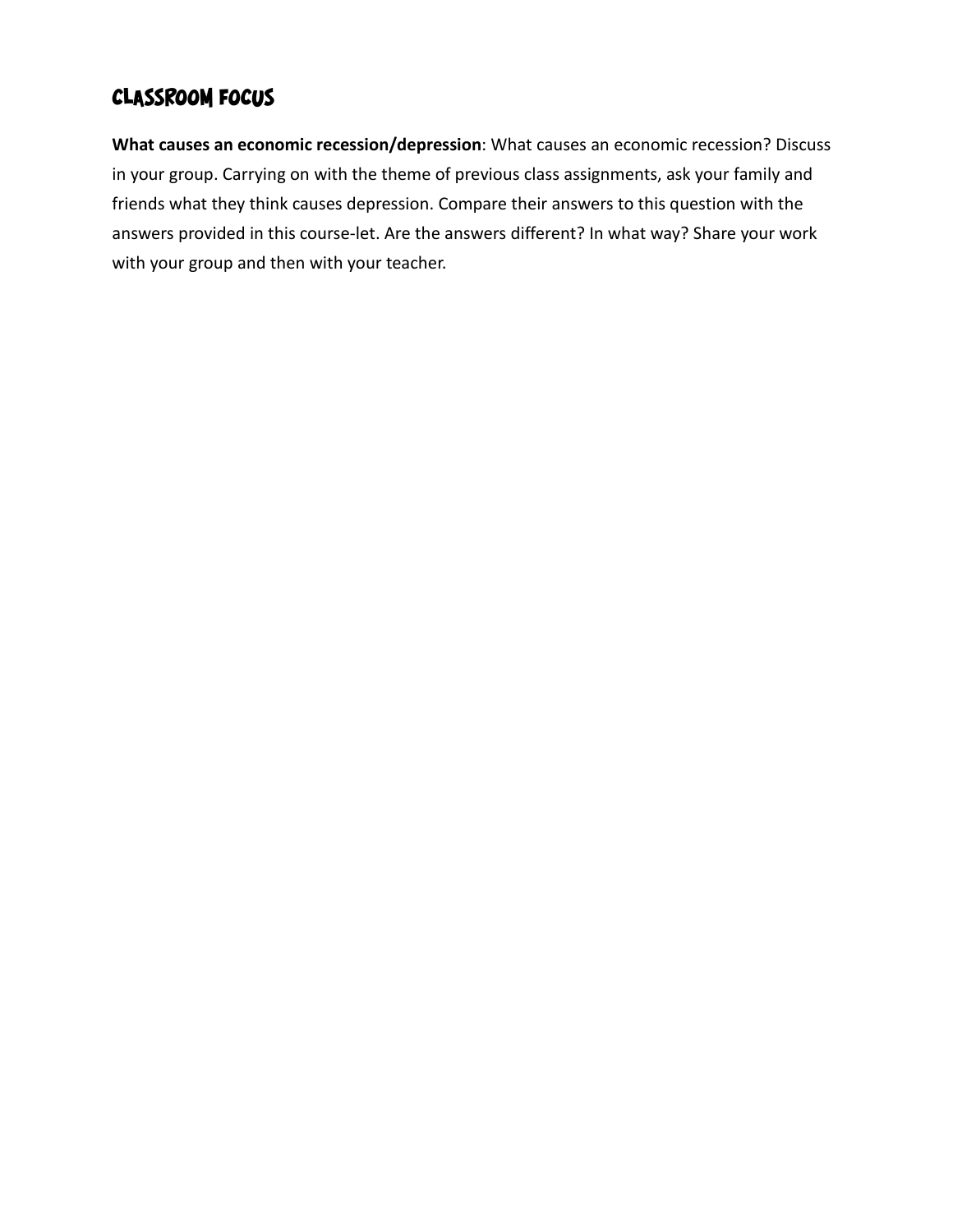### **Summary**

Unfettered accumulation leads inevitably to an economic crises caused by debt. One solution to the crises is for the Family to "lend" their own money out to people who need it to exchange. If that's not enough (and when economies get huge, it is not), another solution is to create a central bank tasked with printing money and injecting this money into the economy. The problem is, when money is injected into a starved economy it is injected with the expectation that it will be paid back with interest! Lending money at interest can never solve the economic problem caused by accumulation because lending money at interest just makes it worse. It makes it worse because a) now the Family has their fingers into the pie in two ways, thus *increasing* accumulation and b) digging the economic hole even deeper still as a result. Stop gap measures like **deleveraging** and **austerity** stave off total collapse, but as global debt expands into the trillions we move inevitably and inexorably towards a massive, global economic apocalypse, and possibly a global war.

### **Key Points**

- Debt emerges when money is inserted in order to resuscitate an asphyxiating economy. Money can be inserted by personal lending, but a central bank with the authority to inject money on a continuous basis is the ultimate "solution."
- Because money is never just given back, and always inserted "with interest," the "solution" exacerbates the problem. The economic black hole gets wider, deeper, and increasingly impossible to deal with. Eventually, the hole gets big enough to swallow the whole Earth.

### **Key Concepts**

- Central Banks
- Family Confidence
- Interest-bearing cash intravenous
- Debt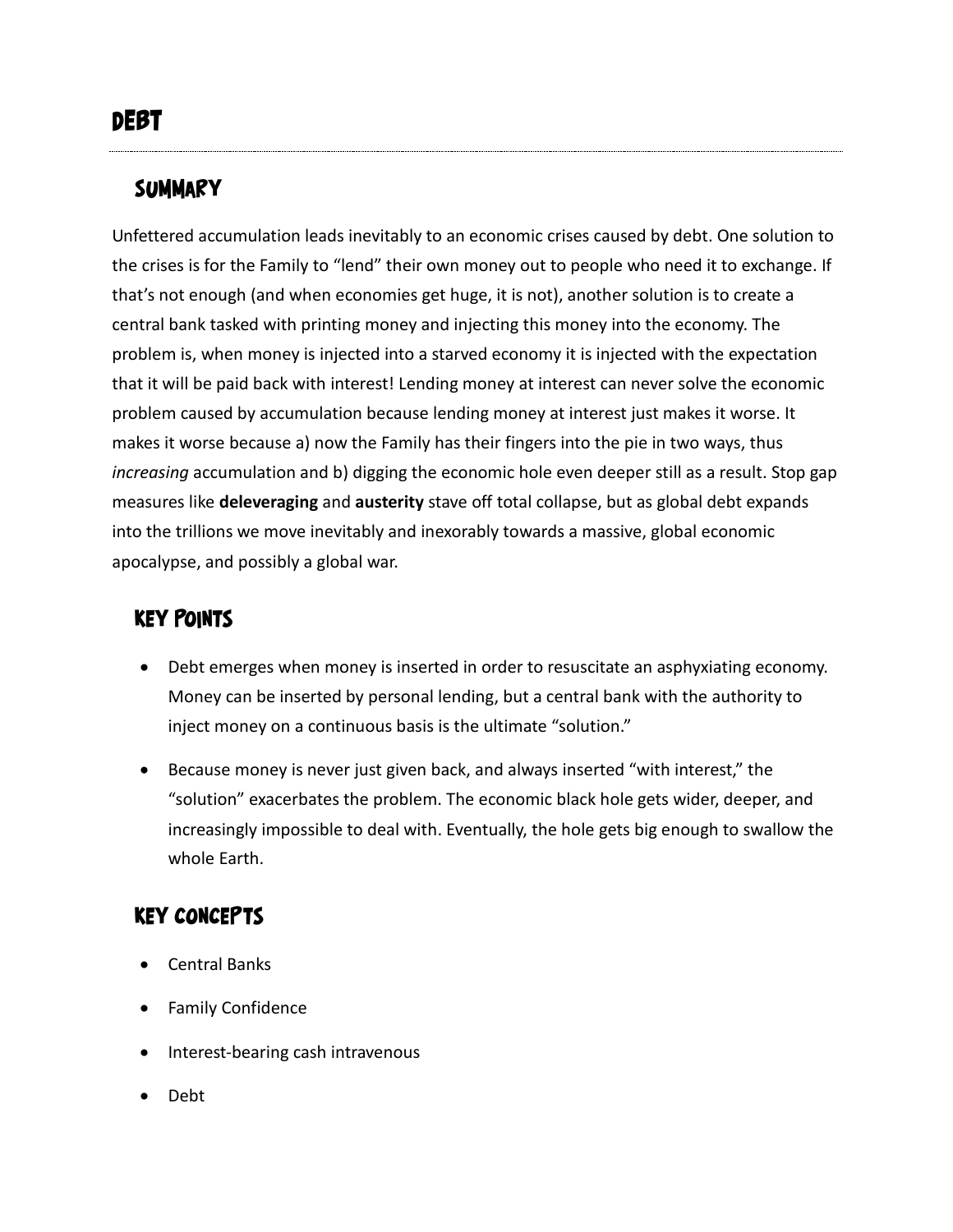- über-crises
- Cyclic Economic Crises
- Deleveraging
- Austerity
- Alan Taylor / cyclic crises
- Peter Spence / global debt
- Beat Balzli and Michaela Schiessle
- Negative Interest Rates
- Economic Transfer

- 1. How does accumulation lead to debt? What problem is "lending" seen as a solution for? What happens when the Family starts to lend? How does "lending at interest" exacerbate debt?
- 2. Is it possible, do you think, to "lend" into infinity? Are there limits on how big the debthole can get? Brainstorm some of the consequences. According to the text, what is the inevitable outcome?

### **Classroom Focus**

**Global Debt:** Do some online research. What are some countries that have recently experienced financial crises? Greece comes to mind, research others. What news can you dig up about the situation? What happened? Where there examples of deleveraging and austerity? What are the consequences for the people? Is your nation close to a financial crises? Discuss.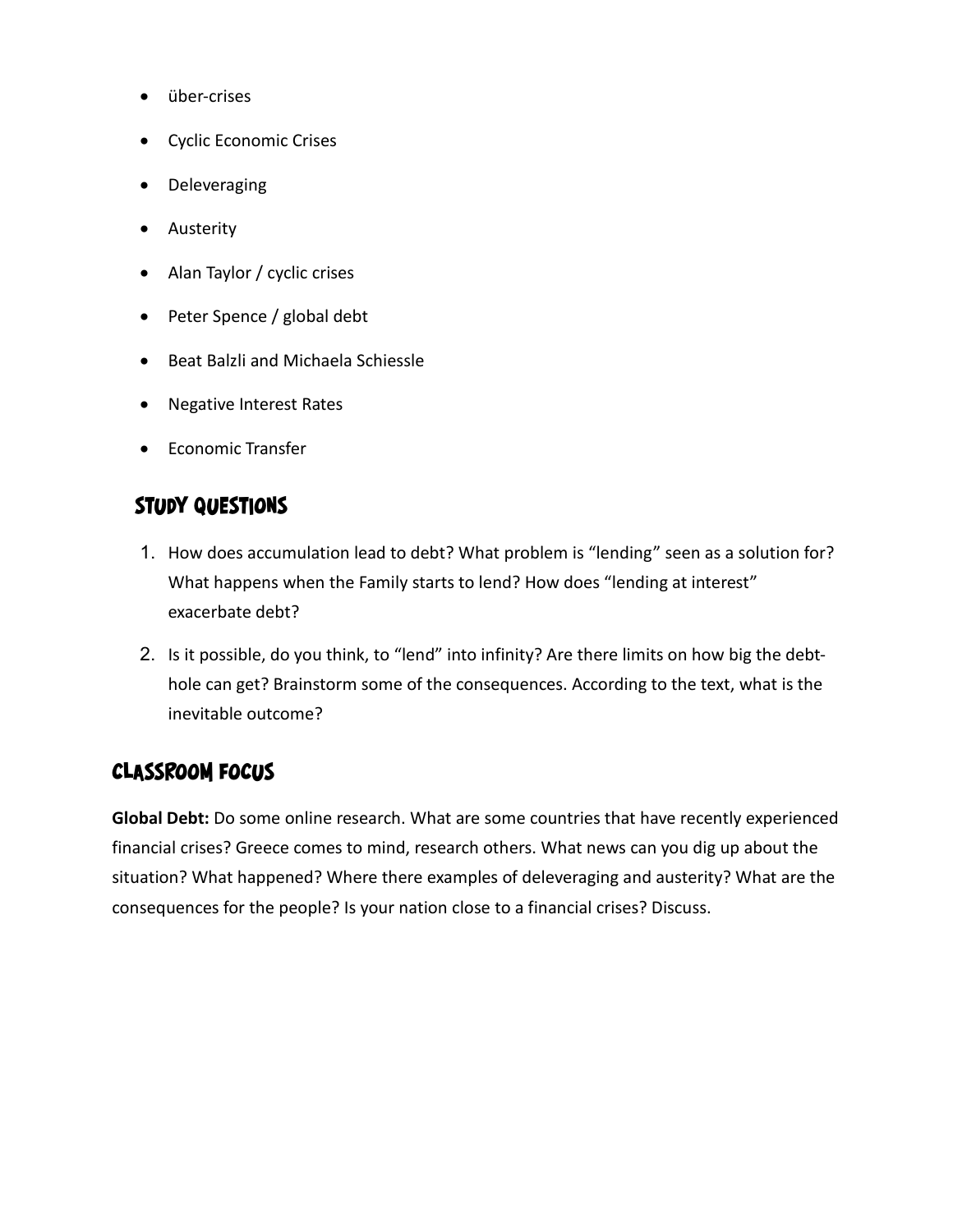# **Solutions**

### **Summary**

The world is in crises and unless we change tracks, the crises will only get worse. Several solutions, several areas of activity, present themselves as viable, workable, and urgently needed. First, we need to educate about the nature of money and also about the social, environmental, psychological, and political problems caused by unfettered accumulation of money. Then, action is required, in particular a global debt jubilee and an economic revolution that ends, or at least properly regulates, accumulation. Finally (or is that firstly), a global change in values and priorities, and a global shift in thinking, are required. Without a global change in values and priorities and a voluntary shift to new systems, global violence and ecological, political, social, and economic catastrophe may ensue.

Though the solution is easy to specify, action and transformation are challenging. Resistance in the form of hostile environments, intellectual and emotional obstacles in the form of corrupted old energy archetypes and ideology, the difficulty of coming up with new ways of thinking to replace dated or inadequate systems that support violence and exploitation, and **damage to the human body and psyche caused by toxic socialization**, make moving forward and saving the planet a particular challenge. In this regard, authentic spirituality and authentic mystical connection may provide the *rocket boost* needed to initiate the necessary transformation.

The biggest obstacle to exploring mystical experience and spiritual connection may be science. There is a general perception that science, as a whole, is an atheist/agnostic institution. To a certain extent this is true. Many scientists are atheist and many atheists resist exploration, but the general notion that all scientists are atheists and that exploration of mystical experience is out of the question as a result, is false. Not all scientists are atheists and, arguably, spirituality is just an extension of a scientist's already powerful drive for truth. Therefore, an examination of human spirituality, and in particular the transformative potential of mystical experience, is a natural extension of a scientist's already powerful drive for truth. Beyond examination of the area, science should also participate in the enchantment of a world that they so thoroughly emptied of it mystical and spiritual significance.

### **Key Points**

• A global debt jubilee and the elimination of accumulation economies is the only way to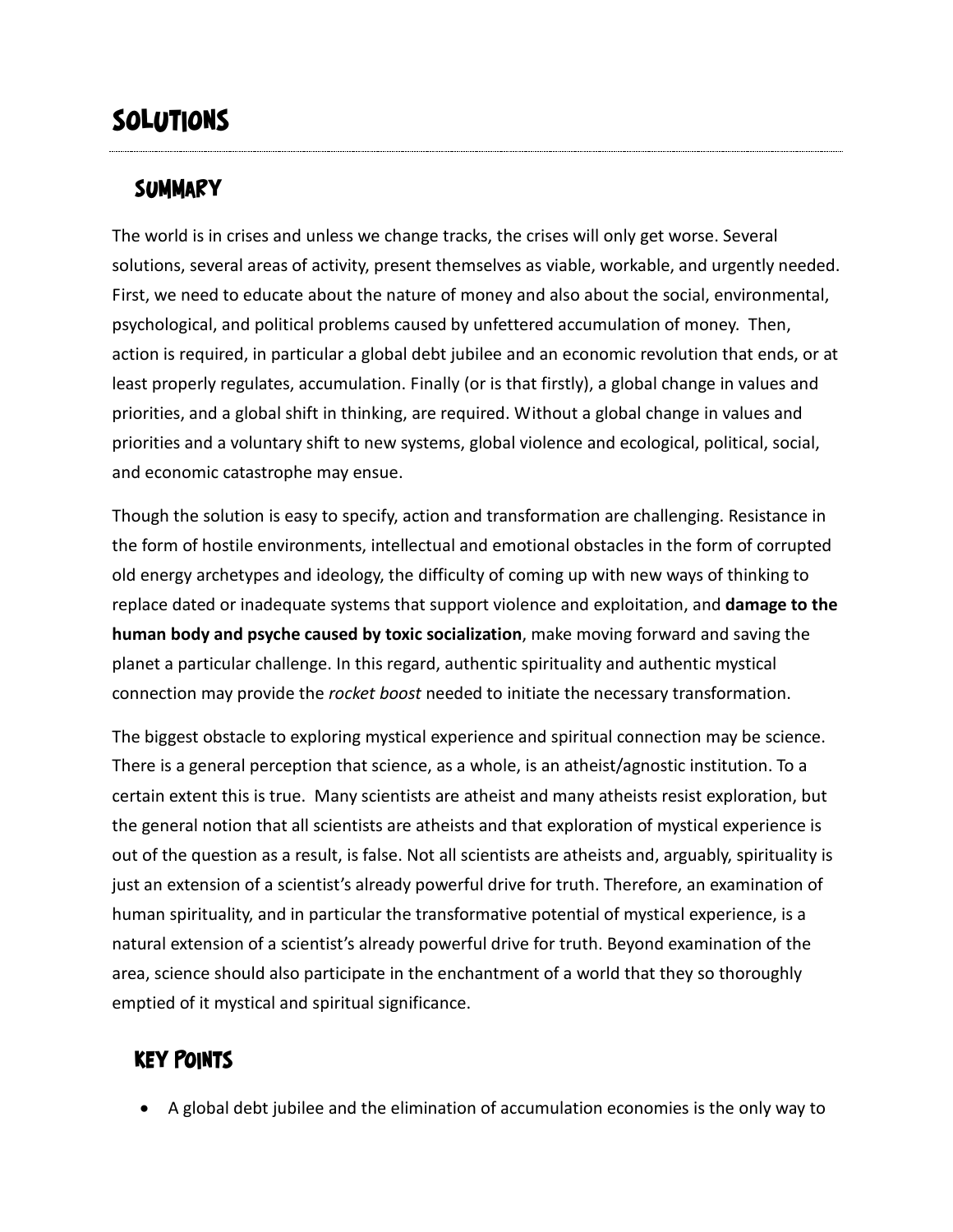save the world from catastrophe.

- In order to move forward and accomplish the above, we need to educate ourselves, overcome hostile environments, change our values and priorities, replace corrupted archetypes, develop new ways of thinking, and heal our damaged body/mind.
- As noted in the book, the problems associated with education, value chapter, corrupted archetypes, new thinking, and healing are complex; but a rocket boost forward may be accomplished by fostering global mystical experience.
- Science is not necessarily incompatible with religion or spiritual experience. Both science and religion are simply expressions of the same powerful human need for truth. Einstein saw them as compatible and necessarily complementary (i.e. they both strengthened each other). Therefore, science should not be used as an excuse to avoid inquiry into mystical experience, or a cudgel with which to beat those who wish to explore and understand.

#### **Key Concepts**

- Debt Jubilee
- New Energy Jobs
- Old Energy Jobs
- Species Extinction
- Spiritual Revolution
- Hostile Environments
- David L. Mech / Alpha Male / Scientific Ideology
- Buddha / Attachment / Spiritual Ideology
- Bourgeoisie
- Proletariat
- Toxic Socialization
- Eugene Ruyle
- **Kakistocracy**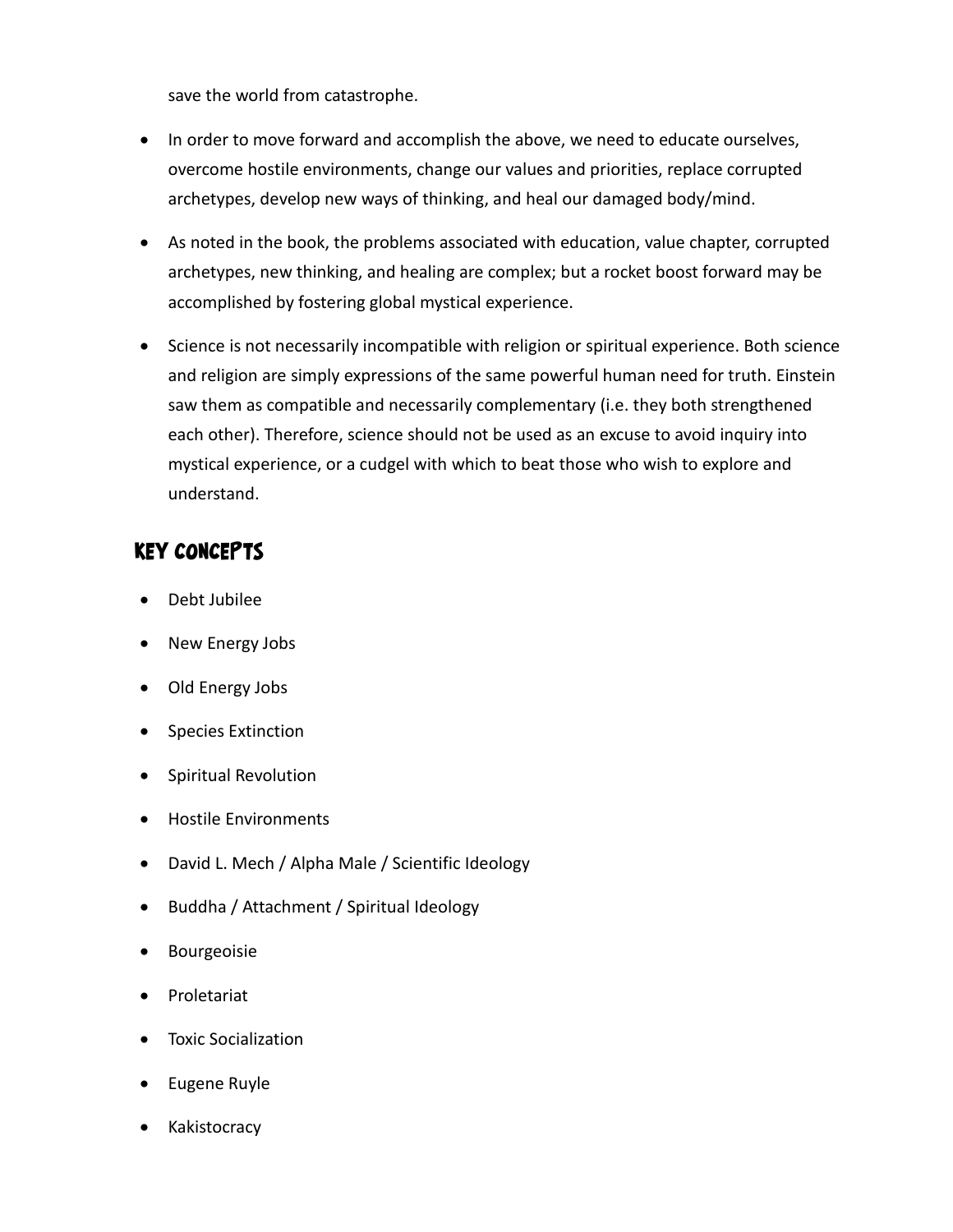- Monthly Review
- Authentic Core
- Old Energy Archetypes / Star Wars
- New Energy Archetypes / The Song of Creation
- The biggest lie
- J. Harrold Ellens / Master Story
- Agents of Consciousness
- Arthur E. Waite / Western Tarot
- Law of Attraction
- Albert Einstein
- Authentic Spirituality
- Abraham Maslow / cognitive need to know and understand

- What is a debt jubilee? Do some online research. Who is talking about it? Do you or your study group think this is a viable solution? Why or why not?
- What is a *hostile environment?* Have you tried to discuss the concepts in this book and have you or members of your study group experienced hostility and resistance? If so, what forms of resistance have you experienced? Brainstorm positive and productive solutions to overcoming hostility, resistance, and fear.
- "By suggesting that "alphas" are acting "naturally," Mech invokes the full authority of science (just like a priest may invoke the full authority of the bible, or God) in order to provide an easy ideological cover for arguably toxic patterns of behavior." Discuss. What other "scientific" ideologies can you think of that are used to justify the System.
- "The basis of exploitation is violence." What does this mean? Is this true? Brainstorm examples from the real world where you can see that violence is the root of exploitation. Also, consider your own life. Do you make excuses for various forms of emotional, psychological, or even physical violence?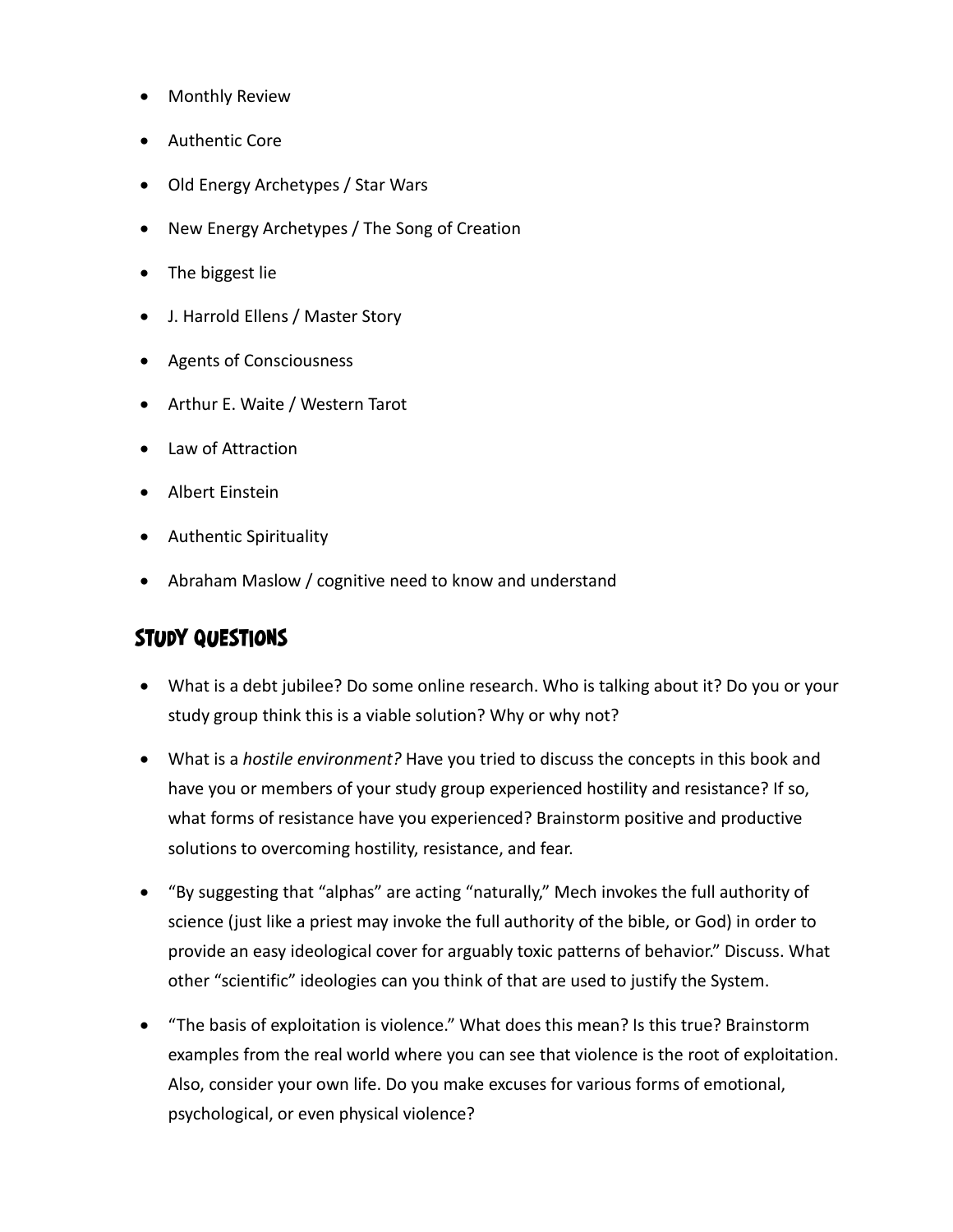- Abraham Maslow said we have powerful needs to know and understand. Have you ever wondered why children always ask "What is that?" and "Why?" Do you think these questions are derived from an inborn drive for Truth? Do you see this drive for truth expressed in your daily life? Discuss and provide examples.
- What is the Master Story? What are its elements? How can the Master Story be used to justify violence, abuse, and even war.
- What is the significance of *mystical experience* and the *authentic* core? Are you an atheist, agnostic, deist? What do you think about the idea of merging science and spirituality? What do you think about the idea that mystical experience may be root of transformative global change?

#### **Classroom Focus**

**The Master Story**: What is the master story? What are the key elements of this master story (e.g., cosmic good, transcendental evil, apocalyptic conflict, violence against others, authoritarian Gods, murder of a child, death)? What is your belief system? Are you Christian, Hindu, atheist, or agnostic? Do you follow George Lucas's cosmic duality? Whatever your believe system, look into it. Do you see elements of the master story in your belief system? If so, how does it make you feel to find elements of a 10,000 year old ideology in your spiritual/scientific/atheist/agnostic belief system? Share with your group and get your teacher to share your group findings with the class.

**The Master Story Justifies Violence**: Consider the Master Story. How can the Master Story be used to justify violence and conflict? Have you used the Master Story to provide excuses/justify your own violent behavior? Do you "punish" others because you think they deserve it, because their behavior is bad, or because you are convinced they are evil? If so, then you are using elements of the Master Story.

**Mystical Experience**: According to researcher, mystical experience comes in many forms, from connections to "God" to nature experience to, as Einstein had, sentiments of cosmic unity and intelligence. Have you ever had what you consider to be a mystical experience? If so, share it with your group. Don't be shy. As Harmless (2008) notes in his book entitled *Mystics,* when he asks his students, almost all of them report having had some type of mystical/spiritual/religious experience.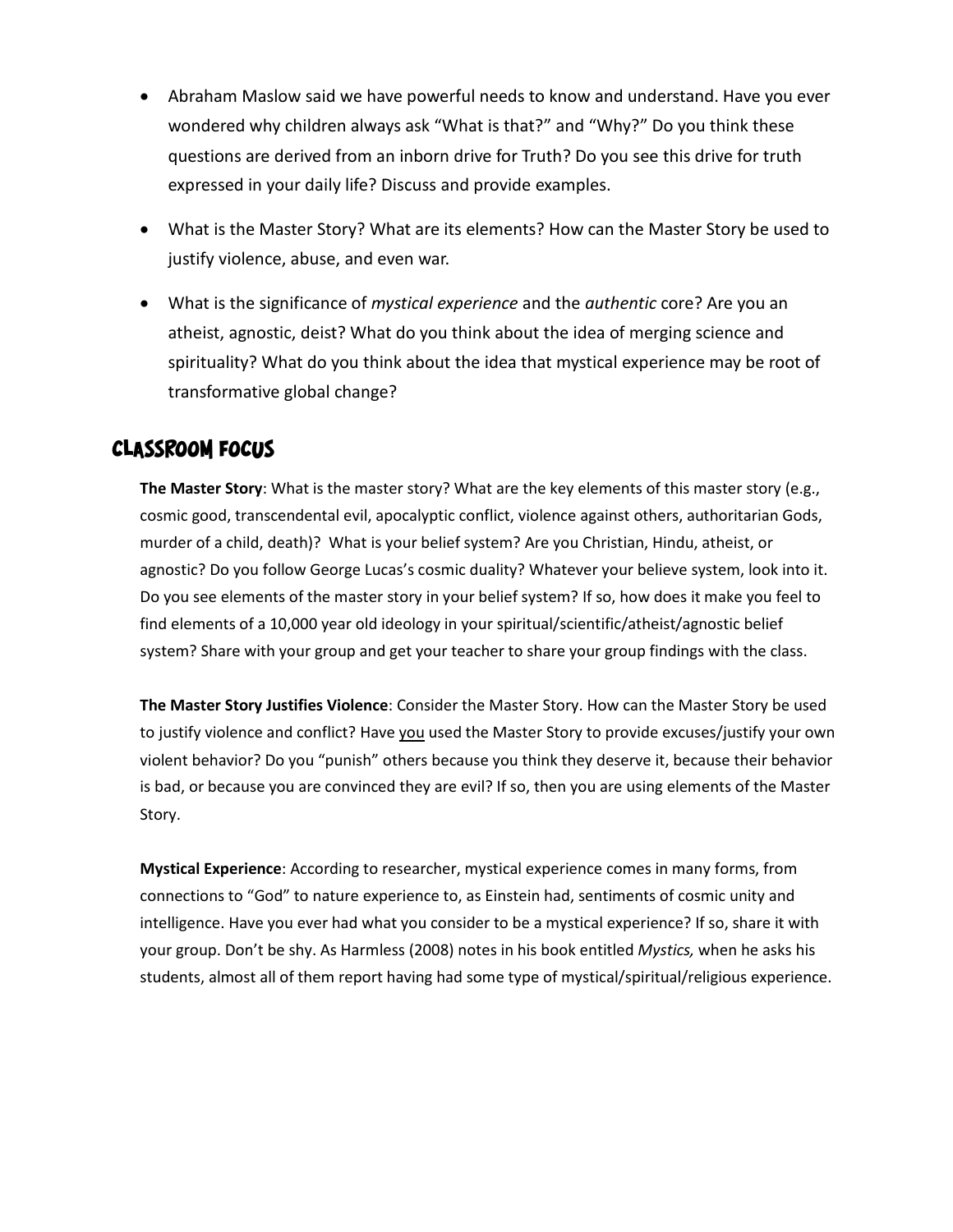# **Conclusion**

### **Summary**

We live at the cusp of a golden age. Science and technology are rapidly advancing and with the advance many of the most intractable human problems can now be solved. In addition, automation is poised to free vast swaths of human labour. This human labour would be available to build a planetary utopia. The problem is, accumulation have given the Family inordinate power and control. Couple there resources with advances in surveillance and online technology, and the Family has what it needs to prevent forward progress of the human race. However if the Family shifts and if the regime of accumulation is ended, global utopia could easily be achieved. In order to encourage the Family to get on board we have to control anger and hostility, educate the family, and lead by example.

### **Key Points**

- Saving the planet requires immediate and rapid change, but because power and resources are concentrated in the hands of the Family, any global transformation requires their participation and assent.
- In order to get family on board, avoid anger and resentment, educate the Family, and lead by example

### **Key Concepts**

- Epstein and Robertson / Search Engine Manipulation Effect (SEME)
- Warren Buffet / Class War
- Giving Pledge
- Motor Neurons
- Leading by Example
- The Last Mimsy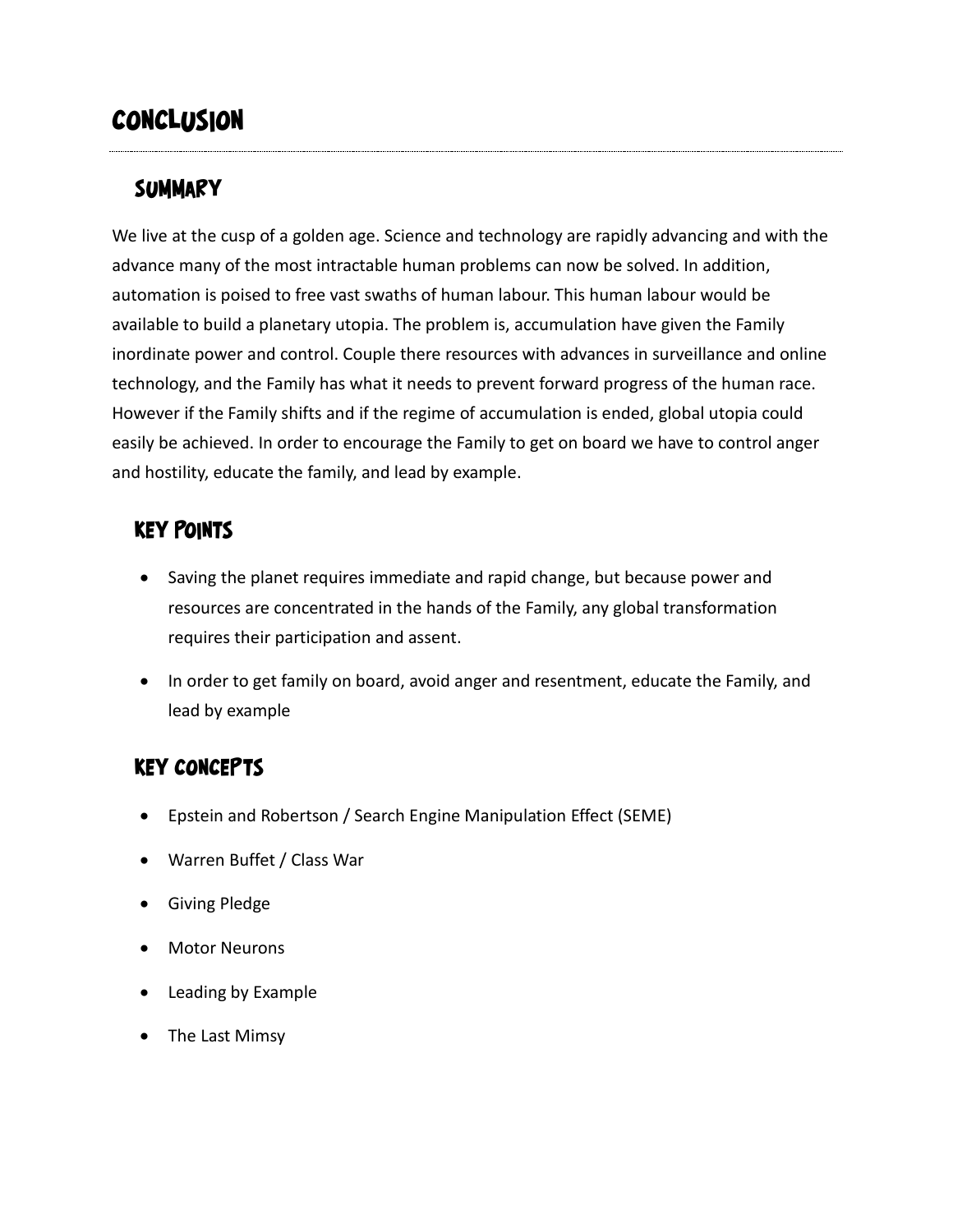• In the textbook we find the following quote

Any authentic solution to the crises at hand must include an awareness of the nature of money and the problems associated with accumulation…if people talk about God or faith or climate change or terrorist interventions or whatever their particular issue is, but they do not talk about the problems with money and accumulation, their solutions are probably unreasonable and untenable because they lack grounding in the critical financial realities of this planet"

Do you agree with this sentiment? Give your reasons.

• Google has the power to influence elections on global scale.

#### **Classroom Focus**

**Mirror neurons**: Since the publication of the original study, mirror neurons have been linked to human learning, bursts of human evolution and even human empathy. In your group, consider implications of this against typical Hollywood fair, i.e. sitcoms where people live their lives in one funny situation after another, dramas, reality television shows that model social violence, and action flicks filled with conflict and the Master Story narratives. What do you think the impact of watching all this has on the human psyche? Discuss and share your conclusions with the class.

**Google Search**: If Google can influence elections, what about Facebook or Instagram or any of the other social networks out there now. Recently "fake news" on Facebook has been called a "threat to democracy." Do you agree with this sentiment? Why or why not?